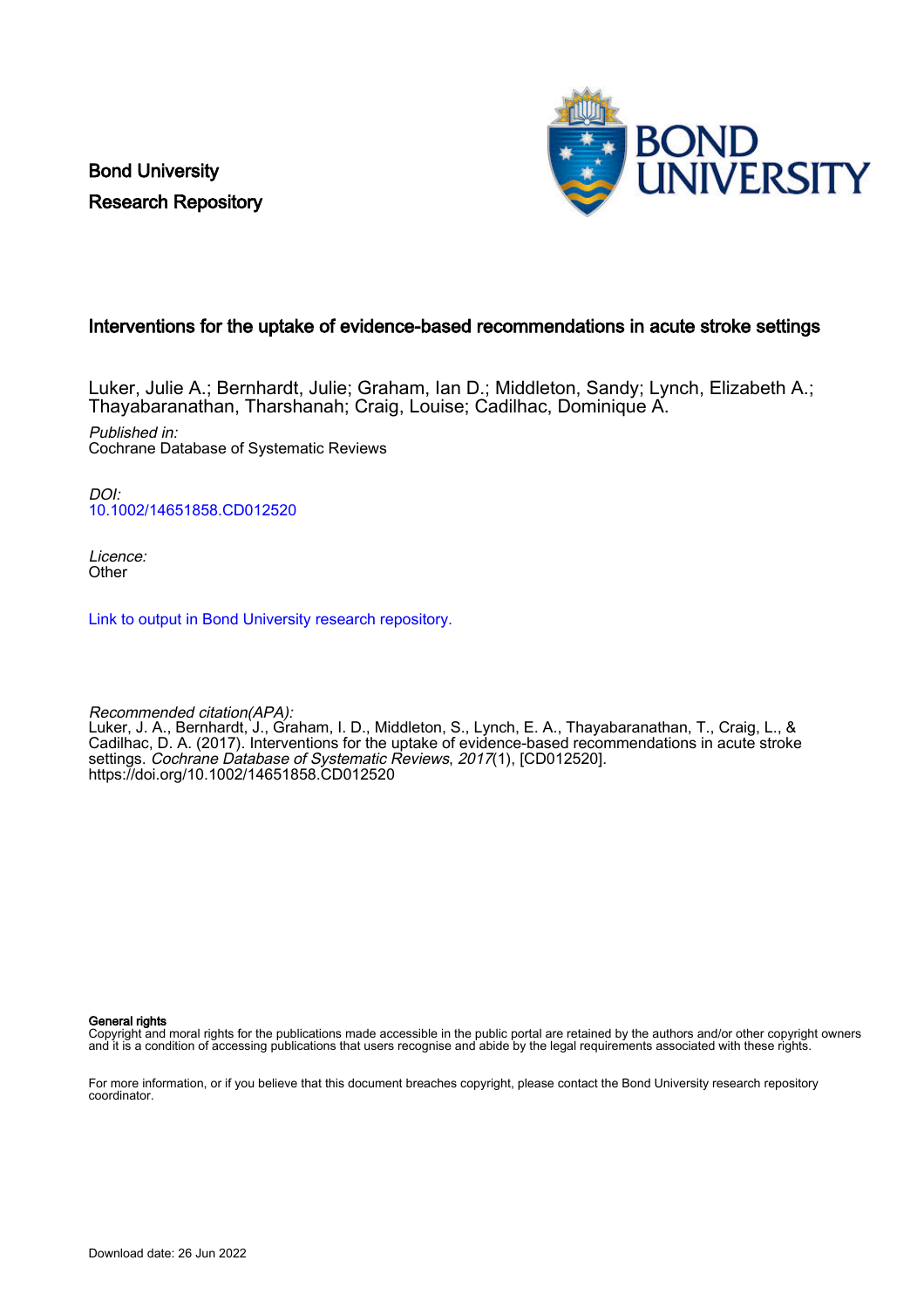

**Interventions for the uptake of evidence-based recommendations in acute stroke settings (Protocol)**

Luker JA, Bernhardt J, Graham ID, Middleton S, Lynch EA, Thayabaranathan T, Craig L, Cadilhac DA

Luker JA, Bernhardt J, Graham ID, Middleton S, Lynch EA, Thayabaranathan T, Craig L, Cadilhac DA. Interventions for the uptake of evidence-based recommendations in acute stroke settings. Cochrane Database of Systematic Reviews 2017, Issue 1. Art. No.: CD012520. DOI: 10.1002/14651858.CD012520.

**[www.cochranelibrary.com](http://www.cochranelibrary.com)**

**Interventions for the uptake of evidence-based recommendations in acute stroke settings (Protocol)** Copyright © 2017 The Cochrane Collaboration. Published by John Wiley & Sons, Ltd.

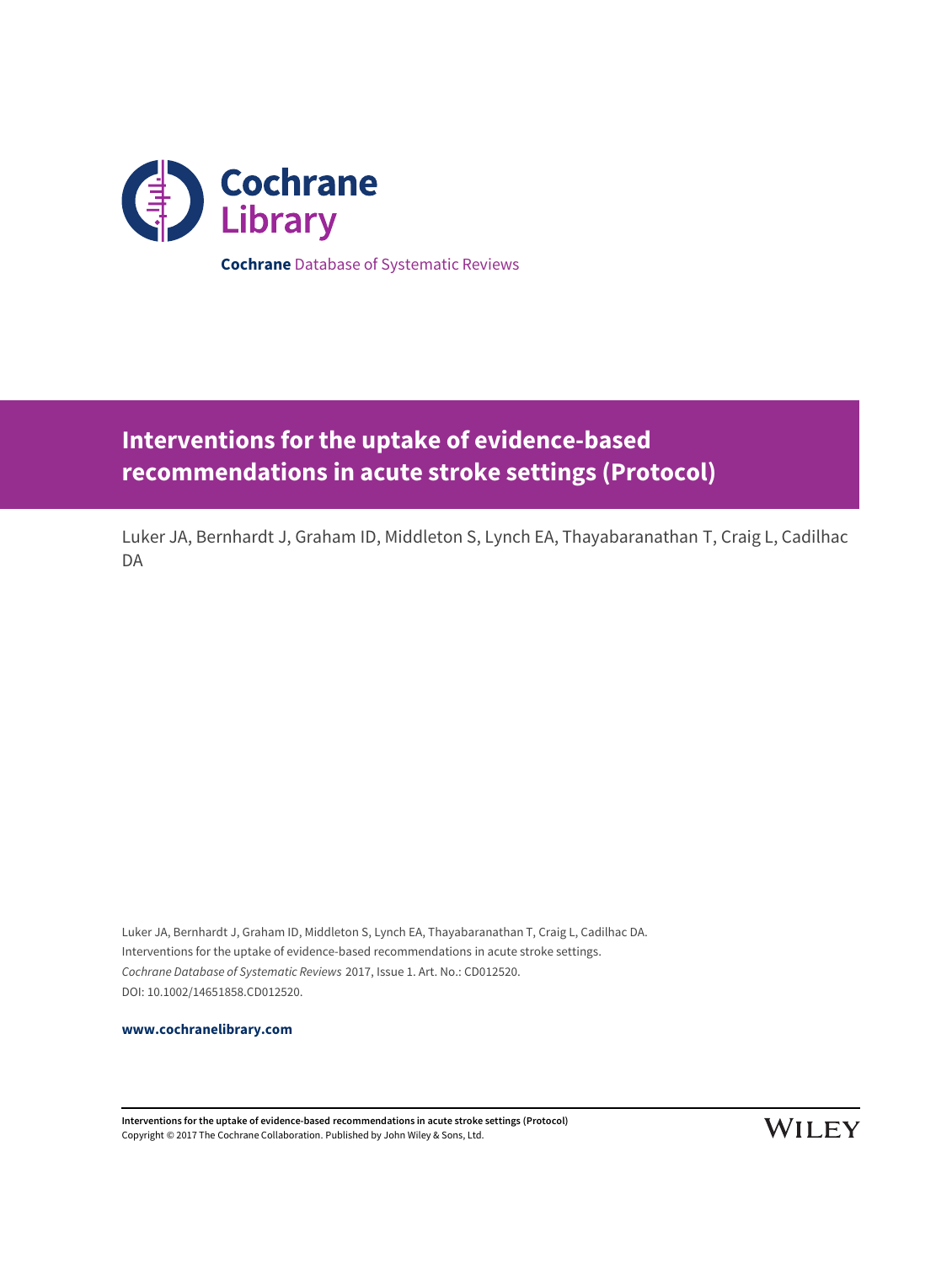# **TABLE OF CONTENTS**

|                                                     | $\sim$ 1       |
|-----------------------------------------------------|----------------|
|                                                     |                |
|                                                     |                |
|                                                     | $\overline{9}$ |
|                                                     | 10             |
|                                                     | 12             |
| CONTRIBUTIONS OF AUTHORS (CONTRIBUTIONS OF AUTHORS) | - 19           |
|                                                     | - 19           |
|                                                     |                |
|                                                     |                |

**Interventions for the uptake of evidence-based recommendations in acute stroke settings (Protocol) i Copyright © 2017 The Cochrane Collaboration. Published by John Wiley & Sons, Ltd.**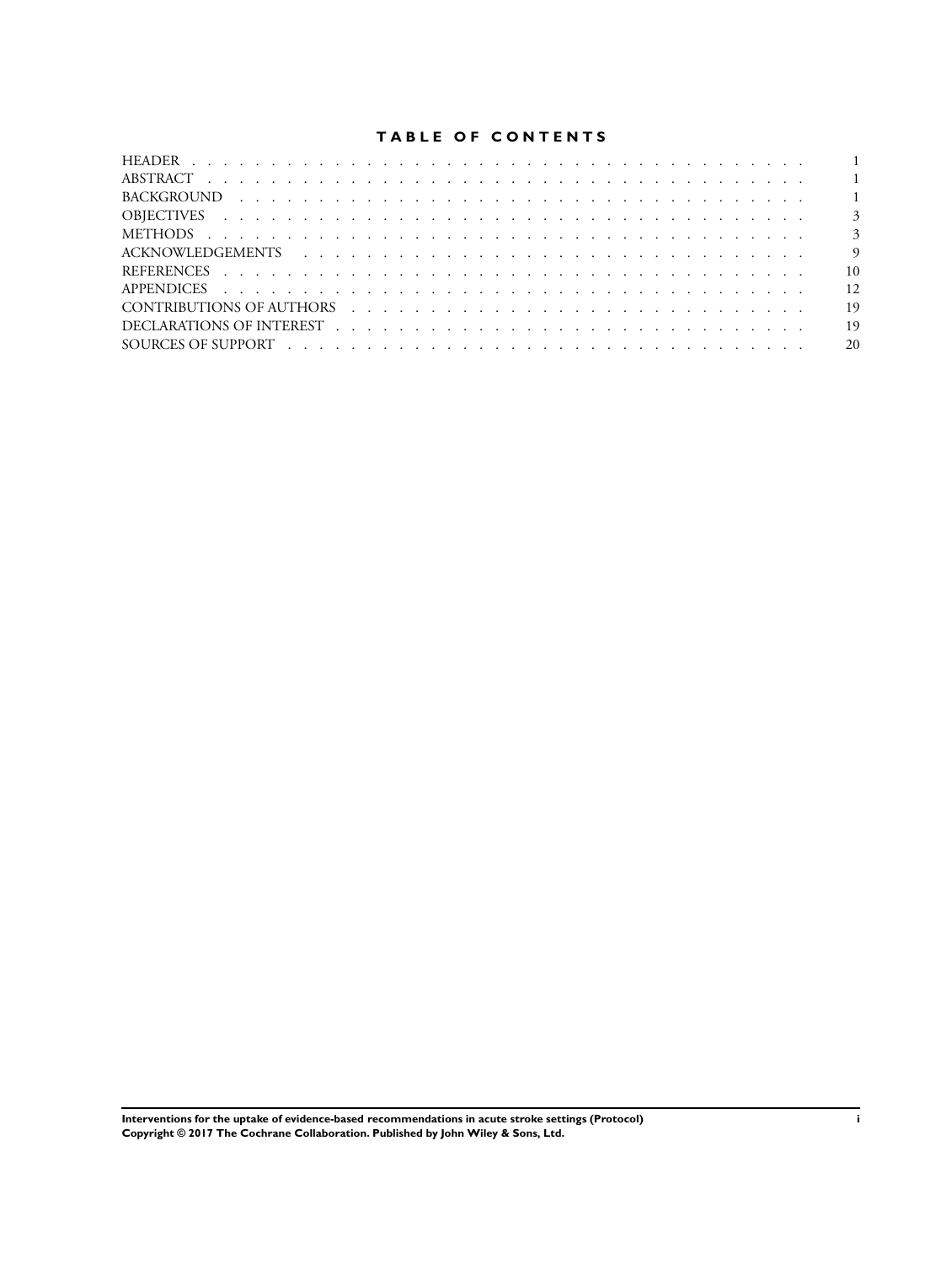<span id="page-3-0"></span>**[Intervention Protocol]**

# **Interventions for the uptake of evidence-based recommendations in acute stroke settings**

Julie A Luker<sup>1</sup>, Julie Bernhardt<sup>1</sup>, Ian D Graham<sup>2</sup>, Sandy Middleton<sup>3,4</sup>, Elizabeth A Lynch<sup>1</sup>, Tharshanah Thayabaranathan<sup>5</sup>, Louise Craig<sup>3, 4</sup>, Dominique A Cadilhac<sup>1, 5</sup>

<sup>1</sup>Florey Institute of Neuroscience and Mental Health, Heidelberg, Australia. <sup>2</sup>School of Epidemiology, Public Health and Preventative Medicine, University of Ottawa, Ottawa, Canada. <sup>3</sup>Nursing Research Institute, St Vincent's Health Australia, Sydney, Australia. <sup>4</sup>NSW School of Nursing, Midwifery and Paramedicine, Australian Catholic University, Sydney, Australia. <sup>5</sup>Stroke and Ageing Research, School of Clinical Sciences, Monash University, Clayton, Australia

Contact address: Julie A Luker, Florey Institute of Neuroscience and Mental Health, 245 Burgundy Street, Heidelberg, Victoria, 3081, Australia. [Julie.luker@unimelb.edu.au.](mailto:Julie.luker@unimelb.edu.au)

**Editorial group:** Cochrane Effective Practice and Organisation of Care Group. **Publication status and date:** New, published in Issue 1, 2017.

**Citation:** Luker JA, Bernhardt J, Graham ID, Middleton S, Lynch EA, Thayabaranathan T, Craig L, Cadilhac DA. Interventions for the uptake of evidence-based recommendations in acute stroke settings. *Cochrane Database of Systematic Reviews* 2017, Issue 1. Art. No.: CD012520. DOI: 10.1002/14651858.CD012520.

Copyright © 2017 The Cochrane Collaboration. Published by John Wiley & Sons, Ltd.

### **A B S T R A C T**

This is a protocol for a Cochrane Review (Intervention). The objectives are as follows:

To assess the effects of implementation interventions for promoting the uptake of evidence-based recommendations in acute stroke unit environments. Secondary objectives are to describe any factors that may modify the effect of implementation interventions; determine factors that may influence the uptake of recommendations in acute stroke units; and determine if single or multifaceted intervention strategies (two or more interventions) are more effective in improving uptake of evidence, patient outcomes, system outcomes or professionals' knowledge, attitudes or intentions in this setting.

### **B A C K G R O U N D**

Despite research evidence and clinical practice guidelines to direct the clinical management of patients with acute stroke, significant evidence-practice gaps remain ([NSF 2015\)](#page-12-0). Many of the evidenceinformed recommendations for acute stroke care fit the definition of complex clinical interventions, so they present particular challenges for translation into clinical practice [\(Redfern 2006](#page-12-0)).

Strong evidence from previous Cochrane Reviews have supported the use of 'delivery arrangement' interventions to ensure patients presenting with acute stroke receive evidence-informed, co-ordinated care within dedicated stroke units by a specialised multidis-

ciplinary team ([EPOC 2016a;](#page-12-0) [Stroke Unit Trialists' Collaboration](#page-12-0) [2013](#page-12-0)). Acute care stroke units present unique environments for knowledge translation due to their fast-paced, short-stay nature (usually 5 to 10 days), where co-ordinated multidisciplinary teamwork is the cornerstone to achieving optimal patient outcomes ([Langhorne 2002](#page-12-0); [Seenan 2007;](#page-12-0) [Stroke Unit Trialists'](#page-12-0) [Collaboration 2013](#page-12-0)). For this Cochrane Review, acute stroke units will include hospital facilities admitting patients immediately after stroke onset to a ward organised to provide specialist care for patients. We will define the different types of acute stroke units to be included based on the characteristics described by the [Stroke Unit](#page-12-0)

**Interventions for the uptake of evidence-based recommendations in acute stroke settings (Protocol) 1 Copyright © 2017 The Cochrane Collaboration. Published by John Wiley & Sons, Ltd.**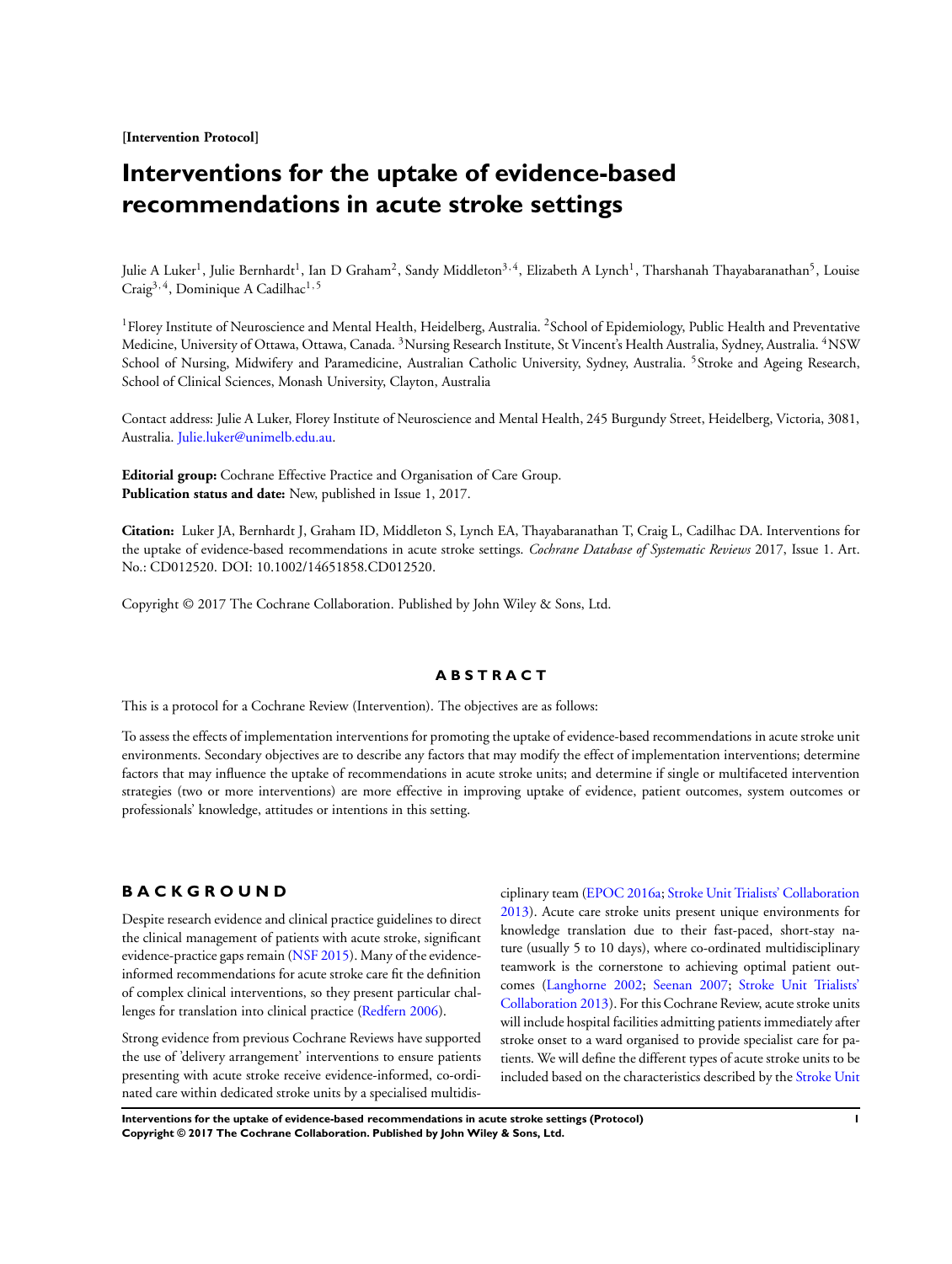[Trialists' Collaboration 2013](#page-12-0) (see Methods, Types of settings).

Because care within acute stroke units can be variable, efforts to improve care quality within this setting are important. Knowledge translation strategies (barrier identification, education and reminders) have been used successfully to implement evidenceinformed clinical protocols in acute stroke units, leading to greater adherence to processes of care, with associated reductions in death and disability for patients receiving care in intervention acute stroke units versus control acute stroke units ([Drury 2014;](#page-12-0) [Middleton 2011\)](#page-12-0).

Strategies to influence health professionals' use of evidence-informed recommendations need to take into account the nature of the desired change in practice, the specific features of the setting, the professionals involved, and the inherent barriers to use of the evidence within the implementation context ([Francke 2008;](#page-12-0) [Grol](#page-12-0) [2002](#page-12-0)). Strategies shown to improve uptake of evidence-informed clinical practices in other settings, such as acute cardiac care ([Ting](#page-12-0) [2007](#page-12-0)), or even in post-acute stroke settings ([Menon 2009\)](#page-12-0), may not be transferable to acute stroke units. The aim of this Cochrane Review is to assess the effects of implementation interventions to promote the uptake of evidence-based recommendations in acute stroke unit environments.

### **Description of the condition**

A major cause of death and disability, stroke is defined by theWorld Health Organization (WHO) as a "neurological deficit of cerebrovascular cause that persists beyond 24 hours or is interrupted by death within 24 hours" ([Aho 1980\)](#page-12-0). More recently, use of the term has broadened towards a tissue-based definition, which includes evidence of infarct without symptoms [\(Sacco 2013\)](#page-12-0). About 80% of strokes are ischaemic in nature (caused by interruption of the blood supply to a particular area in the brain), and the remaining 20% are haemorrhagic (mainly due to rupture of a vessel) [\(Sims 2010\)](#page-12-0). Between 20% and 50% of people suffering a stroke die within the first month, depending on the type and severity of the stroke, the age of the patient, comorbidities and the effectiveness of treatment for complications ([WHO 2016](#page-12-0)). Approximately 65% of survivors have stroke-related disability that reduces their ability to carry out daily living activities unassisted ([Deloitte](#page-12-0) [Access Economics 2016](#page-12-0)).

### **Description of the intervention**

This review will focus on implementation interventions, classified in the Cochrane Effective Practice and Organisation of Care (EPOC) taxonomy as delivery arrangements, financial arrangements, governance arrangements and implementation strategies [\(EPOC 2016a\)](#page-12-0). The overall aim of these implementation interventions is to increase the uptake of evidence into practice through a

range of approaches. We provide further details of included strategies in the Methods section.

### **How the intervention might work**

Implementation interventions are contingent on changing multiple behaviours of various health professionals and healthcare managers or of organisational systems (Cane 2012; Ivers 2014; Johnson [2015](#page-12-0)). Influencing clinical practice is notoriously difficult, especially in complex settings such as acute stroke units ([Grol 2003](#page-12-0)). The manner in which specific implementation interventions may bring about improved clinical practice is complicated and still poorly understood. However, success may be more likely when implementation strategies are underpinned by evidence-informed theories or principles of behaviour change [\(Abraham 2009\)](#page-12-0), and several relevant theories to frame behaviour change exist ([Graham](#page-12-0) [2006](#page-12-0); [Cane 2012;](#page-12-0) [Nilsen 2015](#page-12-0)). For example, the Theoretical Domains Framework suggests that successful strategies may address one or several of the behaviour change domains identified as barriers to the uptake of evidence, including professionals' roles and identities, decision processes, attitudes and beliefs, knowledge and skills [\(Cane 2012](#page-12-0)). Another theory, the 'knowledge-to-action' cycle, explains that effective clinical practice change is dependent on complex, dynamic knowledge translation processes involving knowledge creation and application ([Graham 2006\)](#page-12-0).

#### **Why it is important to do this review**

In many countries, the provision of evidence-informed treatment for patients with stroke is now a government priority. In addition to the strong evidence for care within an acute stroke unit [\(Stroke Unit Trialists' Collaboration 2013](#page-12-0)), a growing body of evidence is available to guide aspects of acute stroke management, including thrombolysis [\(Wardlaw 2014\)](#page-12-0), endovascular clot retrieval [\(Rouchaud 2011\)](#page-12-0), the use of aspirin [\(Sandercock 2014](#page-12-0)), and the early identification and management of dysphagia [\(Martino](#page-12-0) [2005](#page-12-0)). Clinical practice guidelines have been produced in many countries to provide health professionals with ready access to the best evidence for acute stroke management ([Hemphill 2015](#page-12-0); [Jauch](#page-12-0) [2013](#page-12-0); [NSF 2015](#page-12-0)). Despite recognition of what constitutes the best recommended care, such as administration of aspirin within 24 hours of ischaemic stroke onset, data from clinical registries and audits of clinical practice provide evidence that recommended care is not being optimally provided, even within established acute stroke units [\(Abraham 2009](#page-12-0); [ISWP 2009](#page-12-0); [NSF 2015\)](#page-12-0). While improved professional performance cannot absolutely guarantee improved patient outcomes, there is an established link between the two. Adherence to evidence-informed recommendations for acute stroke care reduces death and disability [\(Cadilhac 2004](#page-12-0); [Cadilhac](#page-12-0) [2008](#page-12-0); [Middleton 2011](#page-12-0)).

**Interventions for the uptake of evidence-based recommendations in acute stroke settings (Protocol) 2 Copyright © 2017 The Cochrane Collaboration. Published by John Wiley & Sons, Ltd.**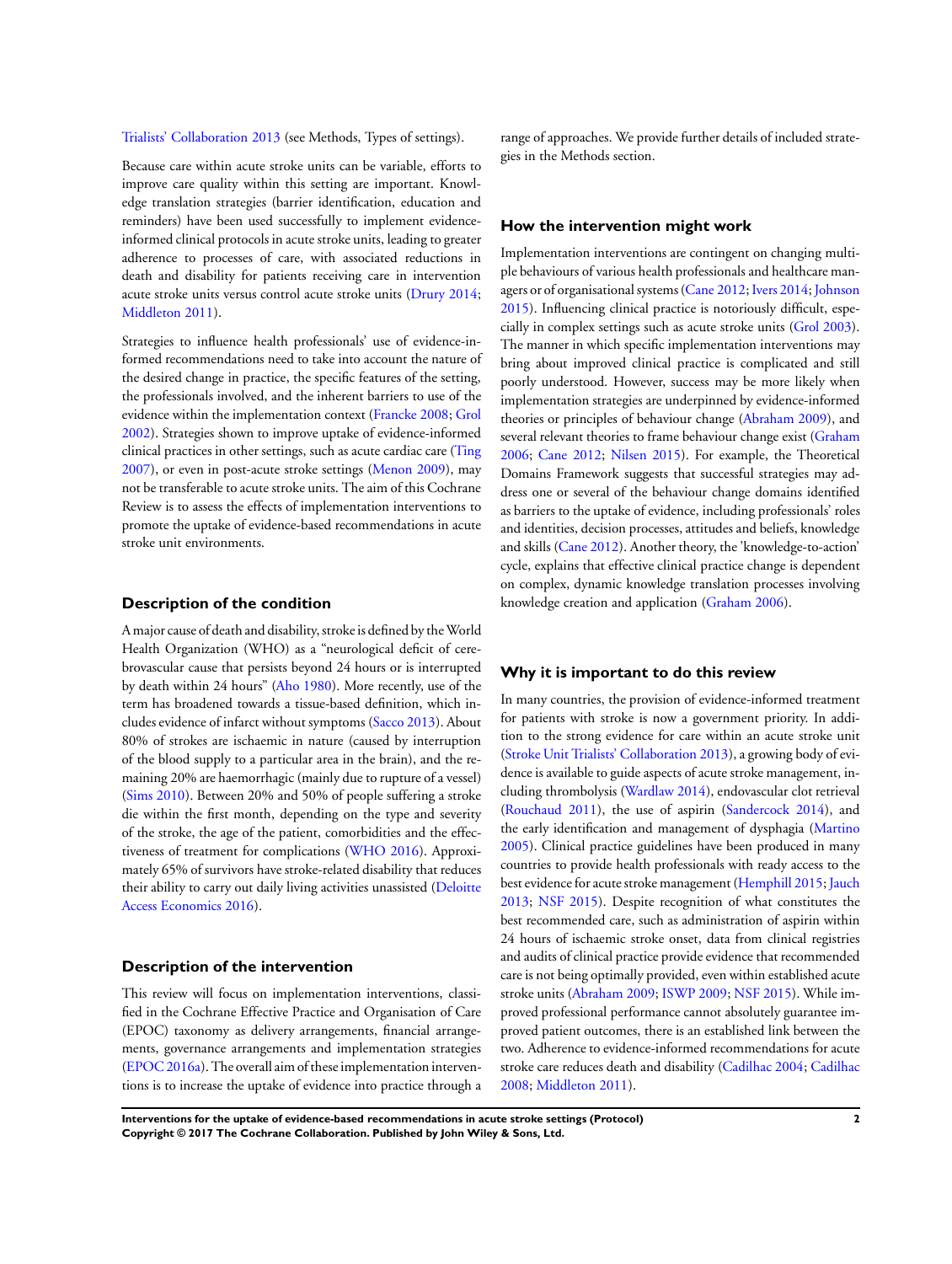Although monitoring care is important for characterising the problems (i.e. care gaps) [\(Cadihac 2013;](#page-12-0) [Cadilhac 2016\)](#page-12-0), this information alone will have limited effects on adoption of evidence-informed recommendations in the absence of implementation strategies to influence professional practice ([Davies 2010\)](#page-12-0). However, little guidance exists on the effectiveness of various implementation strategies directed at professionals or organisations, to improve the provision of recommended processes of care in acute stroke units. Such units are considered as providing the ultimate 'package' of recommended care for patients with stroke, and patients who receive stroke unit care have better outcomes than those who do not [\(Stroke Unit Trialists' Collaboration 2013](#page-12-0)). However, large variation in performance and gaps in practice remain [\(Middleton](#page-12-0) [2016](#page-12-0)). There is currently little available evidence on the implementation interventions that can guide better care in acute stroke units. The identification of successful interventions to bring about clinical practice improvements should lead to improved health outcomes for patients, reduced healthcare costs and reduced social costs related to long-term disability.

### **O B J E C T I V E S**

To assess the effects of implementation interventions for promoting the uptake of evidence-based recommendations in acute stroke unit environments. Secondary objectives are to describe any factors that may modify the effect of implementation interventions; determine factors that may influence the uptake of recommendations in acute stroke units; and determine if single or multifaceted intervention strategies (two or more interventions) are more effective in improving uptake of evidence, patient outcomes, system outcomes or professionals' knowledge, attitudes or intentions in this setting.

# **M E T H O D S**

#### **Criteria for considering studies for this review**

#### **Types of studies**

The review will consider randomised trials, cluster-randomised trials, non-randomised trials, controlled before-after studies with at least two intervention sites and two control sites, interrupted time series, and repeat measures studies (where there is a clearly defined point in time when the intervention occurred and at least three data points before and three after the intervention).

#### **Types of participants**

**Health professionals**

We will include studies that describe care provided by health professionals providing direct services to patients admitted with acute stroke, working within acute stroke units (see Types of settings). Included participants will be licensed, registered healthcare providers, such as nurses, physicians, pharmacists, physiotherapists, occupational therapists, speech pathologists, dietitians, social workers, psychologists and radiographers.

### **Patients**

We will include studies assessing care provided in acute stroke units within the first seven days poststroke onset, in all types of ischaemic and haemorrhagic strokes. We will include studies evaluating care in participants drawn from mixed diagnostic groups including stroke, but only where it is clearly possible to extract the separate results for people with stroke.

#### **Types of settings**

Eligible acute stroke units will be those that admit patients with acute stroke (usually within hours of onset), and where a multidisciplinary team, including specialist nursing staff based in a discrete ward, cares exclusively for stroke patients. We will use the [Stroke Unit Trialists' Collaboration 2013](#page-12-0) hierarchy of stroke service organisation to define and compare 'more-organised' versus 'less-organised' acute stroke services. The hierarchy in descending order from most organised is as follows ([Stroke Unit Trialists'](#page-12-0) [Collaboration 2013\)](#page-12-0).

1. Acute stroke units that accept patients acutely but discharge early (usually within 7 days); these appear to fall into three broad subcategories:

i) 'intensive' model of care, with continuous monitoring, high nurse staffing levels, and the potential for life support;

ii) 'semi-intensive', with continuous monitoring, high nurse staffing but no life support facilities; and

iii) 'non-intensive', with none of the above.

2. Comprehensive (i.e. combined acute and rehabilitation) stroke units that accept patients acutely, but also provide rehabilitation for at least several weeks if necessary. To differentiate our review from the ongoing Cochrane Review by [Cahill \(in press\)](#page-12-0) on evidence implementation in stroke rehabilitation settings, we will exclude settings described by [Stroke Unit](#page-12-0) [Trialists' Collaboration 2013](#page-12-0) as rehabilitation stroke units that accept patients after a delay, usually of seven days or more, and that focus on rehabilitation.

Where insufficient detail is available in publications to determine the type of setting, we will contact authors.

**Interventions for the uptake of evidence-based recommendations in acute stroke settings (Protocol) 3 Copyright © 2017 The Cochrane Collaboration. Published by John Wiley & Sons, Ltd.**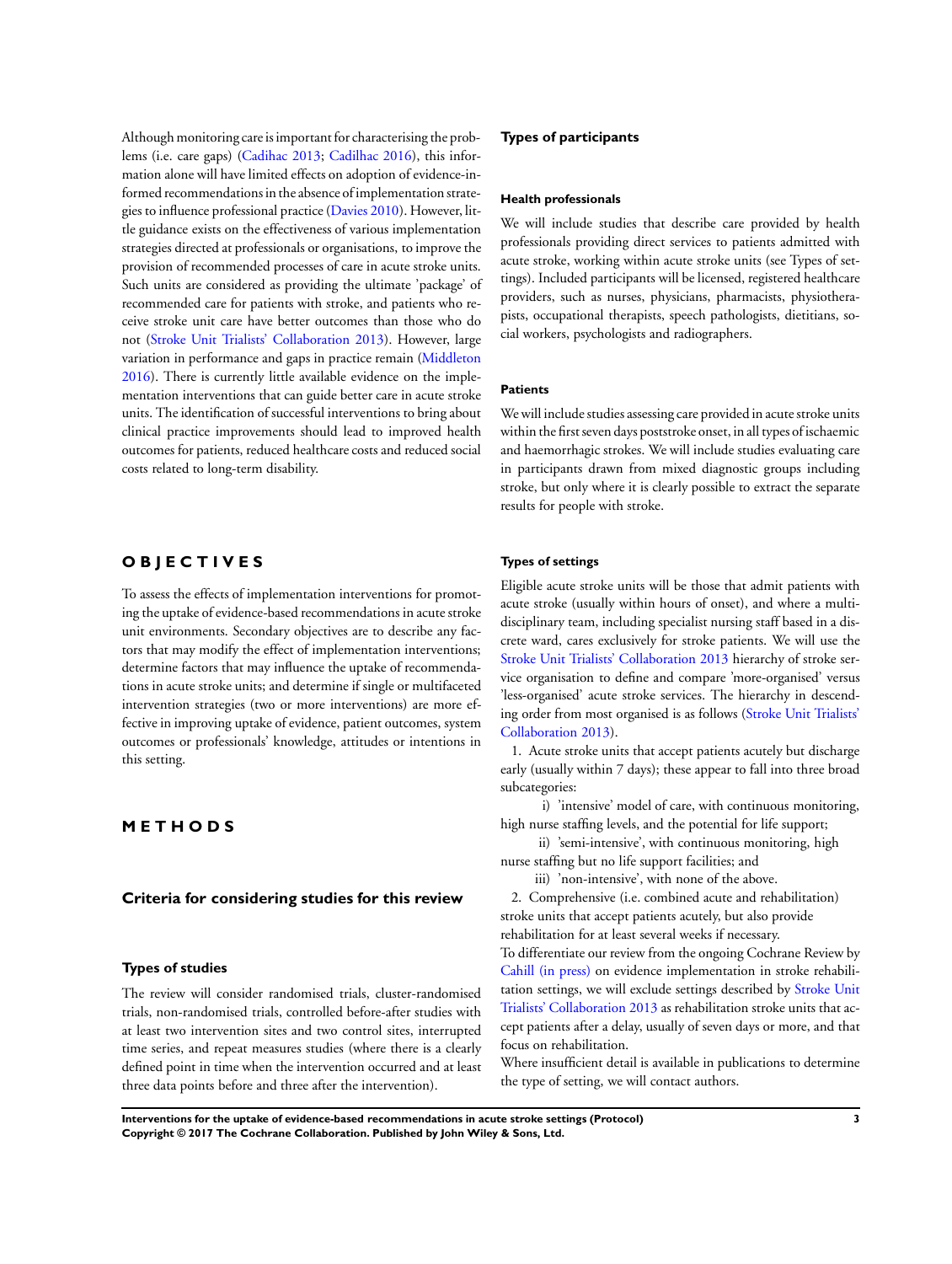#### **Types of interventions**

We will include interventions aimed at enhancing the uptake of evidence-informed recommendations in acute stroke units and bringing about changes in the behaviour of healthcare professionals, stroke services or both. These will include, among others, delivery arrangements, financial arrangements, governance arrangements and implementation strategies, as defined by EPOC taxonomy ([EPOC 2016a\)](#page-12-0). Examples of interventions include creating new multidisciplinary teams or triage systems or changing facilities (delivery arrangements); using targeted financial incentives or insurance schemes (financial arrangements); changing the scope of practice or instituting policies for regulating training by health professionals (governance arrangements); and using reminders, audit and feedback, or local opinion leaders (implementation strategies).

We will exclude one specific 'delivery arrangement' intervention that Cochrane Reviews have already explored and is known to be highly effective, namely, organised care provided in dedicated stroke units ([Stroke Unit Trialists' Collaboration 2013](#page-12-0)).

Comparison: in randomised trials, cluster-randomised trials, nonrandomised trials, and controlled before-after studies, we will include studies that compare an intervention with either an inactive control (i.e. usual practice) or an active control intervention (i.e. passive information provision only).

#### **Types of outcome measures**

We will include studies with analysable data for any objective measure of the following outcomes.

#### **Primary outcomes**

1. Quality of care (as measured by health professionals' performance in terms of adherence to recommended practice or process of care). For example, the uptake or increase in:

- i) recommended diagnostic procedures or assessments;
- ii) acute medical interventions;
- iii) interventions to prevent complications;
- iv) patient-centred goal setting;
- v) early rehabilitation interventions;

vi) prescribing patterns for secondary prevention medications;

vii) assessments for post-acute rehabilitation;

viii) referral patterns within the acute setting or to downstream services.

#### **Secondary outcomes**

Where reported we will consider summarising information on the following.

1. Patient outcomes, including mortality, morbidity, disability levels, medical complications, quality of life, or health benefit

measures used in economic analyses such as quality-adjusted life years.

2. Utilisation, coverage or access outcomes, for example, length of stay.

3. Resource use or economic outcomes.

i) Direct medical costs.

ii) Non-direct medical costs, such as out-of-pocket expenses.

iii) Indirect costs, such as productivity impacts from inability to work.

iv) Incremental cost-effectiveness, cost-utility, or costbenefit impacts of an intervention versus the comparator.

4. Health professional knowledge.

i) Attitudes toward, or intentions to use evidenceinformed recommendations.

ii) Change in the knowledge or attitudes of acute stroke unit professionals regarding recommended acute stroke management.

We will include studies with measures of these secondary outcomes in this review. However, we will exclude studies that only report these outcomes with no objective measure of professional behaviour.

# **Search methods for identification of studies**

#### **Electronic searches**

We will identify primary studies using the following bibliographic databases, sources, and methods. We will identify related systematic reviews by searching the Cochrane Database of Systematic Reviews, and the databases listed below.

#### **Databases**

• Cochrane Central Register of Controlled Trials

(CENTRAL) in The Cochrane Library, Wiley (current issue)

• MEDLINE and MEDLINE In-Process and other non-

- indexed citations, OvidSP (1950 onwards)
	- Embase OvidSP (1947 onwards)
- CINAHL (Cumulative Index to Nursing and Allied Health Literature), EbscoHost (1980 onwards)
- The Joanna Briggs Institute EBP Database, OVID SP (1998 onwards)
	- ProQuest Dissertations & Theses Full Text (all dates)

The OVID MEDLINE search strategy provided in [Appendix 1](#page-15-0) is a draft developed by one author in consultation with a research librarian at the University of South Australia. We will present the finalised strategy in the review. We will adapt the MEDLINE strategy for other databases using appropriate syntax and vocabulary for those databases. We will not limit the search by date or language.

**Interventions for the uptake of evidence-based recommendations in acute stroke settings (Protocol) 4 Copyright © 2017 The Cochrane Collaboration. Published by John Wiley & Sons, Ltd.**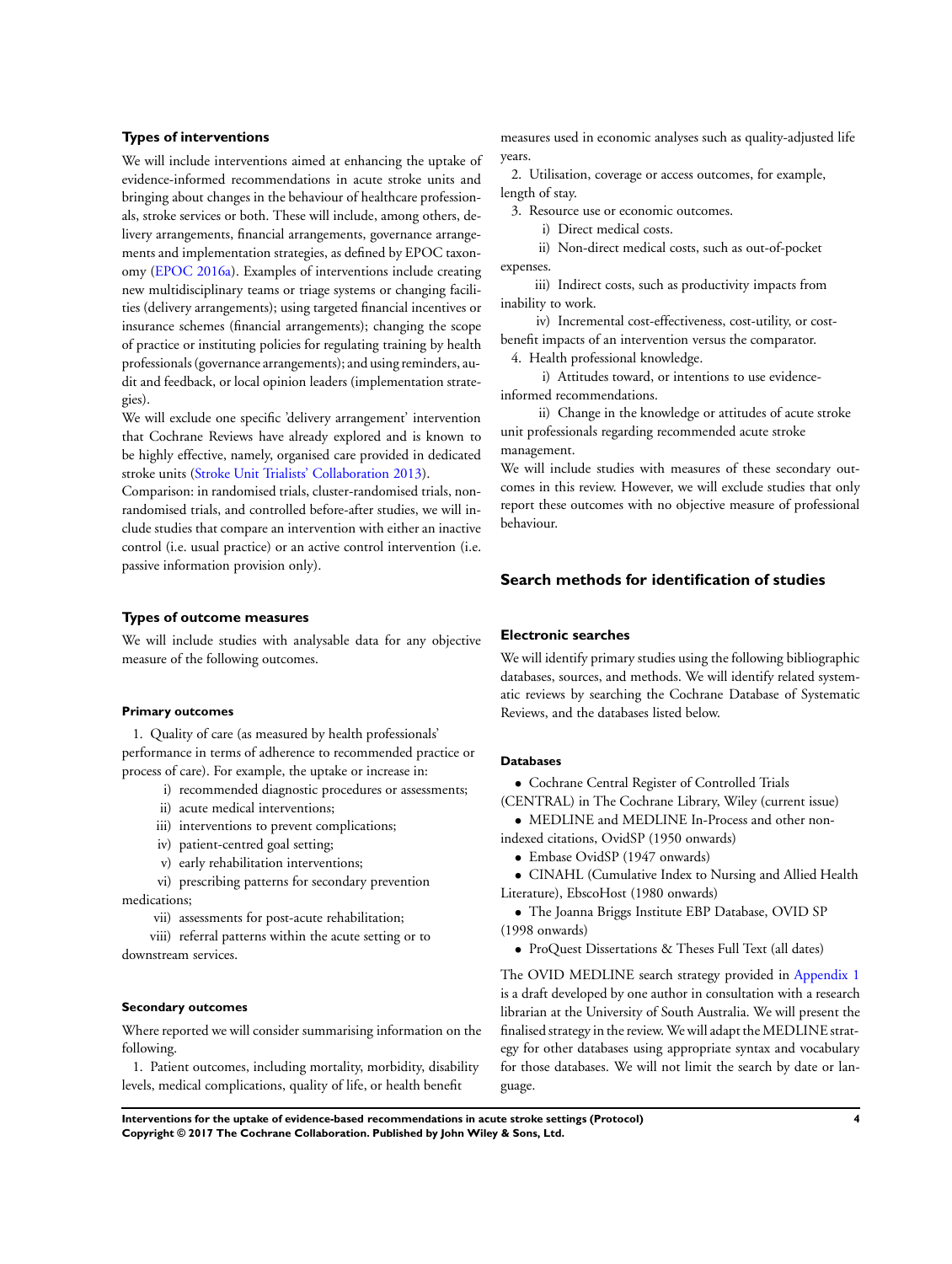### **Searching other resources**

#### **Grey literature**

We will conduct a grey literature search to identify studies not indexed in the databases listed above. Sources will include the sites listed below. We will document additional sources, if any, in the review.

• Open Grey ([www.greynet.org/opengreyrepository.html\)](http://www.greynet.org/opengreyrepository.html).

• Grey Literature Report (New York Academy of Medicine) ( [www.greylit.org\)](http://www.greylit.org/).

• Agency for Healthcare Research and Quality (AHRQ) ( [www.ahrq.gov\)](http://www.ahrq.gov/).

• National Institute for Health and Clinical Excellence (NICE) ([www.nice.org.uk](http://www.nice.org.uk/)).

• Stroke associations/foundations websites.

### **Trial Registries**

We will search the following registries for ongoing and completed trials.

• International Clinical Trials Registry Platform (ICTRP), World Health Organization (WHO) [\(www.who.int/ictrp/en](http://www.who.int/ictrp/en/)).

• ClinicalTrials.gov, US National Institutes of Health (NIH) [\(clinicaltrials.gov](http://clinicaltrials.gov/)).

We will also:

• review reference lists of all included studies, relevant systematic reviews and primary studies;

• contact corresponding authors of relevant studies or reviews to assist with identification of unpublished or ongoing studies; and

• conduct forward citation searching of included studies.

### **Data collection and analysis**

#### **Selection of studies**

To ensure consistent application of inclusion criteria, we will conduct a pilot, whereby all review authors will independently screen a randomly selected subset of five studies using a predetermined form and guidance instructions. All review authors will discuss any discrepancies and, if required, we will revise the form and guidance to optimise consistency of screening decisions.

Two review authors will independently screen the titles and abstracts to identify potentially relevant papers, including those where the description of the intervention, study design, setting, participants, or outcomes is insufficient to make a decision about inclusion. We will obtain the full text of all potentially relevant studies, and two review authors will independently assess these for inclusion in the review according to the eligibility criteria described previously. We will resolve disagreements through discussion until reaching consensus, and by arbitration from a third review author or all authors if required. Review authors who are also authors of included studies, will not be involved in appraising their study for inclusion. We will refer unresolved disagreements to the EPOC contact editor. We will provide reasons for excluding full text studies that we had initially considered to be potentially relevant. We will document the study selection process in a PRISMA chart [\(Moher 2009\)](#page-12-0).

#### **Contacting corresponding authors**

Where insufficient published data are available, one review author will contact the study's corresponding author (for example, to determine details of the types of settings, the components and complexity of the implementation intervention, or to request further information or access to unpublished results).

#### **Data extraction and management**

At least two review authors working independently will undertake data extraction from each included study using a modified and piloted version of the Cochrane EPOC Group Data Collection Checklist [\(EPOC 2013a](#page-12-0)), including: characteristics of the study (design, methods of randomisation), participants, interventions and outcomes (types of outcome measures, adverse events). We will resolve any data extraction discrepancies through discussion between the two data extractors, with a third review author acting as arbiter if required. We will then check for errors before entering the data into Review Manager 5 software ([RevMan 2014](#page-12-0)). Review authors who are also authors of included studies, will not be involved in appraising their study for data extraction.

### **Scope of the implementation intervention**

We will extract data to describe the scope of the intervention, specifically whether the intervention was targeted at a single acute stroke unit at one study site or at single acute stroke units at multiple study sites with an interorganisation intervention component (such as a regional stroke management improvement collaborative).

#### **Organisational context framing the intervention**

We will extract descriptions of the healthcare setting(s), including information to decide the type of acute stroke unit as per the [Stroke Unit Trialists' Collaboration 2013](#page-12-0) categories (acute intensive, acute semi-intensive, comprehensive or integrated traditional Chinese medicine stroke units). In our analysis, we will include type of acute stroke unit as a potential effect modifier [\(Stroke Unit](#page-12-0) [Trialists' Collaboration 2013](#page-12-0)). Other descriptive data extracted

**Interventions for the uptake of evidence-based recommendations in acute stroke settings (Protocol) 5 Copyright © 2017 The Cochrane Collaboration. Published by John Wiley & Sons, Ltd.**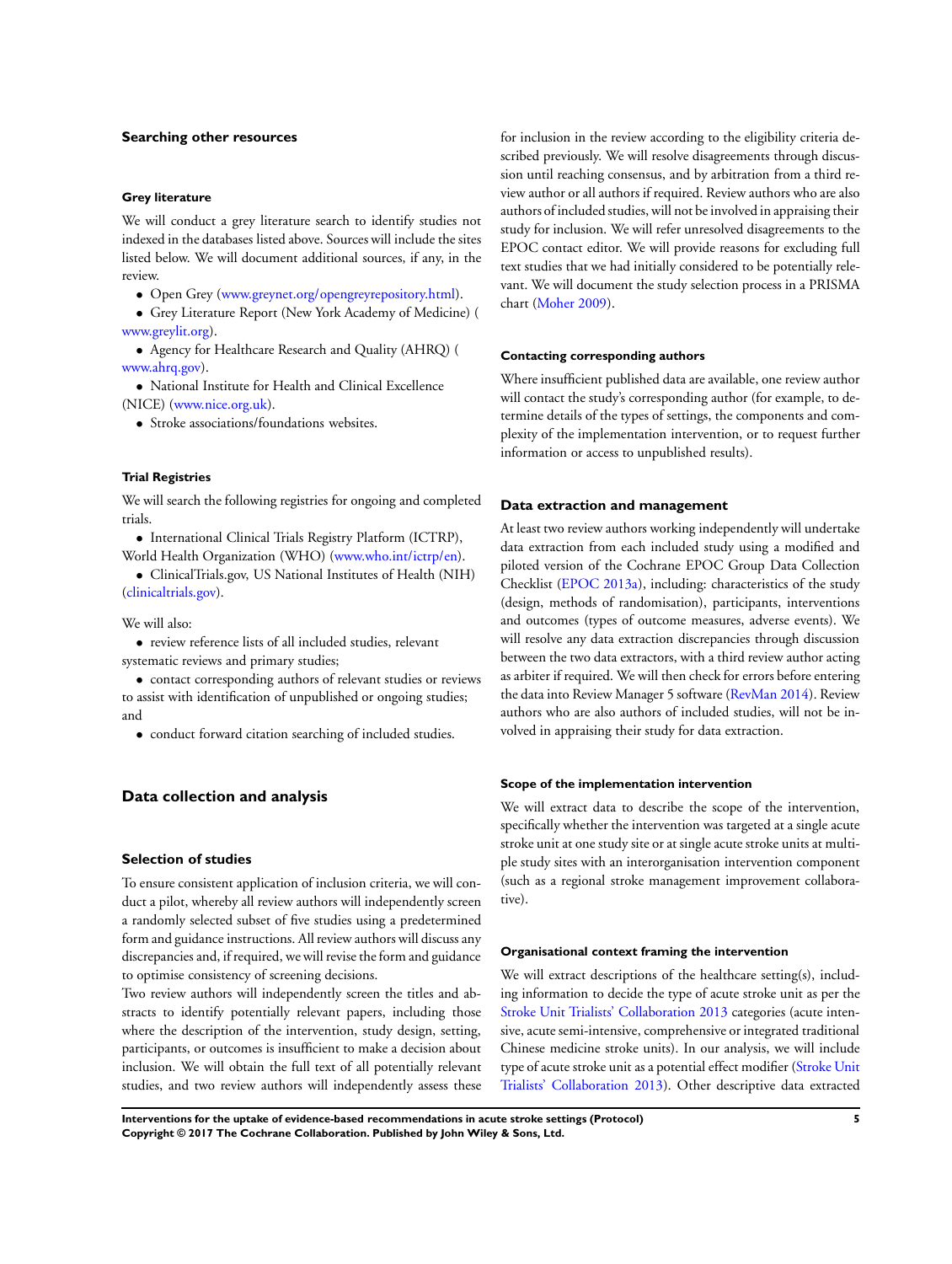will include size of unit (number of patients with stroke admitted per year, number of beds allocated to stroke), urban or rural setting, public/private health insurance funding, and level of advantage or disadvantage (e.g. socioeconomic characteristics of the setting).

### **Components and complexity of the implementation intervention**

We will extract data on the intervention components using a framework based on the Cochrane EPOC taxonomy to guide data extraction ([EPOC 2016a\)](#page-12-0). Data will include specific tools or processes used in the implementation, categorised as either delivery arrangements, financial arrangements, governance arrangements or implementation strategies.

We will extract descriptions of the intervention(s) and implementation methods used to improve health professionals' performance (planned and actual), and classify studies as single intervention strategies or multifaceted intervention strategies (two or more interventions). This is because we are interested in contributing to building the understanding of whether there is a differential effect between single and multifaceted interventions ([Squires 2014\)](#page-12-0). We will also extract data on the intervention duration, the number and composition of participating acute stroke professionals including professional disciplines, cost of the implementation intervention (where reported), and details of the implementation intervention including content, personnel delivering the intervention, delivery method and duration.

### **Complexity of the targeted professional performance change**

For each study, we will report on the stated purpose of the targeted change (e.g. appropriate performance based on evidenceinformed clinical practice guidelines, cost containment) and the nature of the desired change (e.g. reduction, increase, cessation). Two review authors will independently categorise the complexity of the targeted change in a subjective manner as high, moderate or low using the method proposed by [Brennan 2009.](#page-12-0) We will resolve disagreements by discussion among all review authors. The categories will be based on the:

- number of changes required;
- extent to which complex judgements or skills are necessary;
- number of staff and professions involved in the change; and
- number of facilities or departments involved in the change.

#### **Assessment of risk of bias in included studies**

Two review authors will independently assess the risk of bias for each included study, using the Cochrane 'Risk of bias' tool ([Higgins 2011\)](#page-12-0), plus additional criteria developed by the Cochrane EPOC Group [\(EPOC 2016b\)](#page-12-0). We will resolve any disagreements through discussion involving a third review author.

Review authors who are also authors of included studies, will not be involved in appraising their study for risk of bias. We will consider risk of bias in the analysis (see [Data synthesis](#page-3-0) and [Sensitivity](#page-3-0) [analysis](#page-3-0)) and fully describe it in the 'Characteristics of included studies' table.

For randomised trials and cluster-randomised trials, we will assess the risk of bias associated with the following six domains from the 'Risk of bias' tool: sequence generation; allocation concealment; blinding of participants, personnel, and outcome assessors; incomplete outcome data; selective outcome reporting; and other potential threats to validity ([Higgins 2011](#page-12-0)). We will include three additional domains that assess design-specific threats to validity covered by the Cochrane EPOC group: imbalance of outcome measures at baseline, comparability of intervention and control group characteristics at baseline, and protection against contamination ([EPOC 2016b](#page-12-0)).

Finally, for clustered study designs, we will assess the risk of bias associated with an additional domain: selective recruitment of participants. That is, in studies eligible for inclusion in this review, the term 'participant' may refer to acute stroke unit teams, team members or patients. Selective recruitment can occur at any of these levels when those responsible for recruitment have knowledge of the group allocation. We will use the criteria for assessing selective recruitment in clustered designs developed in [Brennan](#page-12-0) [2009](#page-12-0) and based on guidance in the *Cochrane Handbook for Systematic Reviews of Interventions* ([Higgins 2011](#page-12-0)).

We will assess risk of bias in controlled before-after studies using the same domains and criteria applied to randomised trials ([EPOC](#page-12-0) [2016b\)](#page-12-0). For interrupted time series studies, we will assess risk of bias associated with the following seven domains: intervention independent of other changes; shape of intervention effect prespecified; intervention unlikely to affect data collection; blinding of outcome assessors to intervention allocation; incomplete outcome data; selective outcome reporting; and other sources of bias [\(EPOC](#page-12-0) [2016b\)](#page-12-0). We will use the criteria specified in the *Cochrane Handbook for Systematic Reviews of Interventions* and Cochrane EPOC Group guidance to judge whether a study is at low, high, or unclear risk of bias for each domain.

For each included study, we will report our assessment of risk of bias for each domain together with a descriptive summary of the information that influenced our judgment. We will judge the overall risk of bias for each study according to the criteria described under [Data synthesis.](#page-3-0)

In relation to reporting on secondary outcomes related to costs or the incremental cost-effectiveness of interventions against a comparator group, we will refer to the Consensus on Health Economic Criteria list for assessing methodological quality of economic evaluations [\(Evers 2005](#page-12-0)). This includes noting whether: the economic study design was appropriate to the stated objective; the chosen time horizon was appropriate for including all relevant costs and outcomes; costs and outcomes beyond 12 months were discounted appropriately; costs and outcomes were measured and valued ap-

**Interventions for the uptake of evidence-based recommendations in acute stroke settings (Protocol) 6 Copyright © 2017 The Cochrane Collaboration. Published by John Wiley & Sons, Ltd.**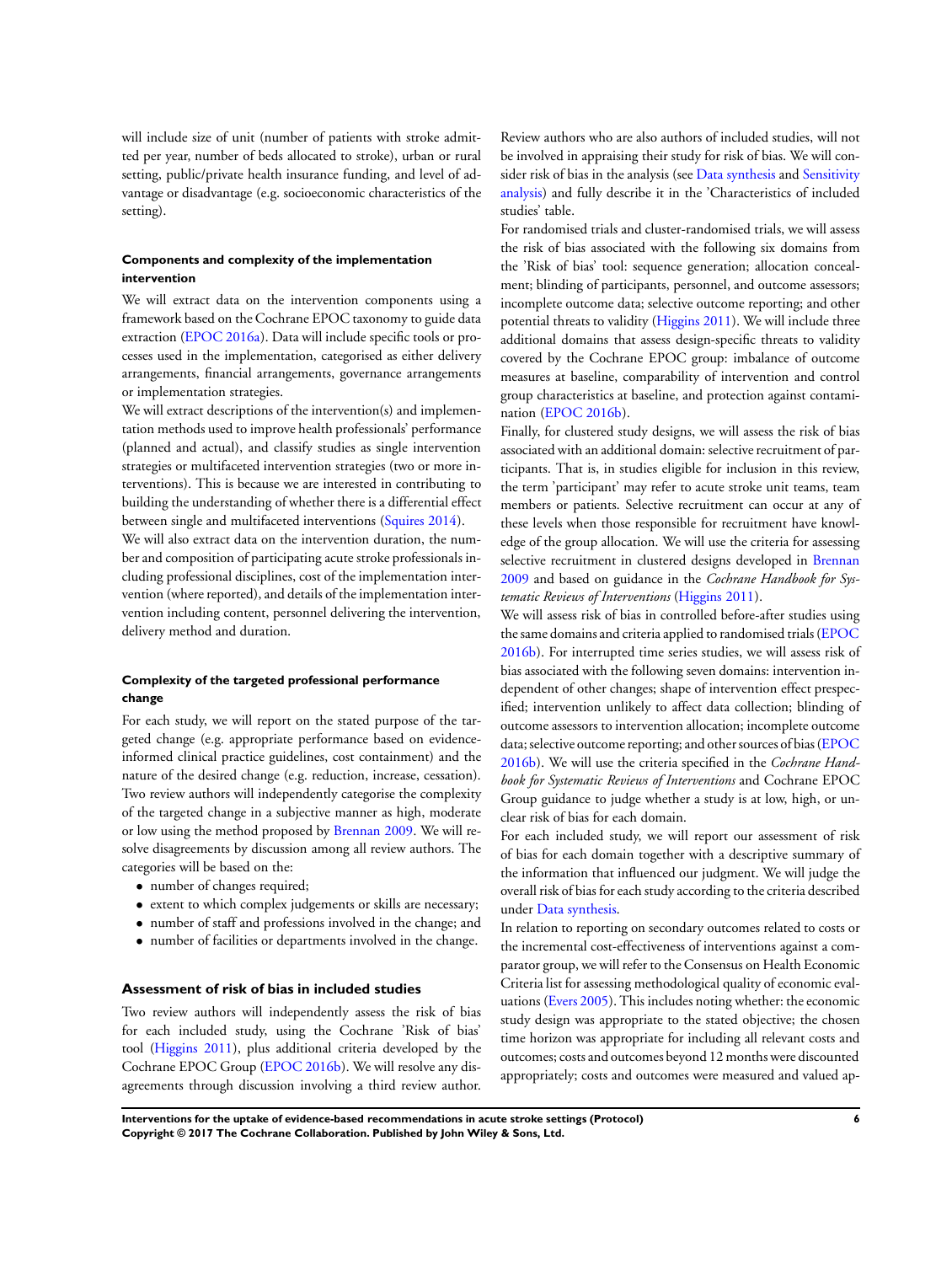propriately; and important variables with uncertain values were appropriately subjected to sensitivity analysis.

#### **Measures of treatment effect**

#### **Outcomes**

Outcome categories may include dichotomous or continuous measures of health professional performance; health professionals' knowledge, attitudes or intentions; or patient or system outcomes. For each category, we will include the primary outcome as identified by the trial authors. Where possible for randomised trials, we will verify that the primary outcomes reported in the publications are consistent with those specified in the trial protocols or published trial registration information. When trial authors do not specify primary outcomes, we will use the one specified in the sample size calculation. If there are no primary outcomes specified and no sample size calculations, or if there are multiple primary outcomes reported, we will rank the intervention effect estimates as reported in the publication, selecting the outcome that provides the median value for the effect estimate. When there is an even number of outcomes, we will include the outcome whose effect estimate is ranked n/2, where n is the number of outcomes. In the results tables, we will report whether we have used the authors' nominated primary outcome or the outcome providing the median effect estimate.

We will collect and report all outcomes described by trial authors in results tables, along with how they were measured (for example self-report, chart audit).

### **Measures of treatment effect for randomised trials, clusterrandomised trials, non-randomised trials and controlled before-after studies**

We will extract the intervention effect estimate for included outcomes reported in the publications along with its P value and confidence interval (CI) or interquartile range, as appropriate, and the statistical analysis method used to calculate these measures. If trial authors used an inappropriate statistical method, we will not present the P value or confidence interval except if we are able to re-analyse the data. In this circumstance, the P value will be annotated with the word 're-analysed' in the results tables.

To make comparisons between studies, where possible, we will calculate the effect estimates. For binary outcomes, our primary effect estimate will be the risk ratio (RR), and for continuous outcomes our primary effect estimate will be the standardised mean difference (SMD). We will calculate P values for these effect estimates, adjusting appropriately for the design, where possible. We will standardise the effect estimates so that ratios greater than one, and differences between the intervention and comparator groups greater than zero, represent benefit for the intervention group [\(Brennan 2009\)](#page-12-0).

If we cannot summarise results as above, we will report them as part of a narrative of 'other data', and we will not include them in a meta-analysis [\(Deeks 2011\)](#page-12-0).

### **Measures of treatment effect for interrupted time series studies**

For interrupted time series studies, we plan to report the following estimates and their P values from regression analyses that adjust for autocorrelation: change in level of the outcome at the first point after the introduction of the intervention (immediate effect of the intervention); and the postintervention slope minus the preintervention slope (long-term effect of the intervention).

#### **Unit of analysis issues**

#### **Clustering**

For studies where clusters of individuals are randomised (clusterrandomised trials, controlled clinical trials) or allocated (controlled before-after trials) to intervention groups, but where inference is intended at the level of the individual, the analysis will need to account for correlation of observations within clusters ([Brennan](#page-12-0) [2009](#page-12-0)). The use of standard statistical methods assumes independence of observations and in clustered studies can result in artificially small P values and overly narrow CIs for the effect estimates [\(Ukoumunne 1999\)](#page-12-0). We will seek assistance from a statistician where trial authors have used inappropriate statistical methods to assist us with re-analysis of the data. If re-analysis is not possible, we will report the effect estimate and annotate the phrase 'unit of analysis error'.

#### **Interrupted time series studies**

We will consult a statistician to assist in re-analysis of results from interrupted time series studies whose authors used incorrect statistical methods that did not account for the autocorrection of data points ([Ramsay 2003\)](#page-12-0). We will obtain data from graphs or tables within the publication, or from the trial authors, where possible. We will use either regression analysis with time trends before and after the intervention, adjusted for autocorrelation and any periodic changes, or autoregressive integrated moving average (ARIMA) analysis. We will present the results for the outcomes as changes along two dimensions: change in level and change in slope. Change in level is the immediate effect of the intervention and is measured as the difference between the fitted value for the first post-intervention data point (e.g. one month after the intervention) minus the predicted outcome one month after the intervention based on the pre-intervention slope only. Change in slope is the change in the trend from pre- to postintervention, reflecting the 'long-term' effect of the intervention [\(EPOC 2013b;](#page-12-0) [Ramsay](#page-12-0) [2003](#page-12-0)).

**Interventions for the uptake of evidence-based recommendations in acute stroke settings (Protocol) 7 Copyright © 2017 The Cochrane Collaboration. Published by John Wiley & Sons, Ltd.**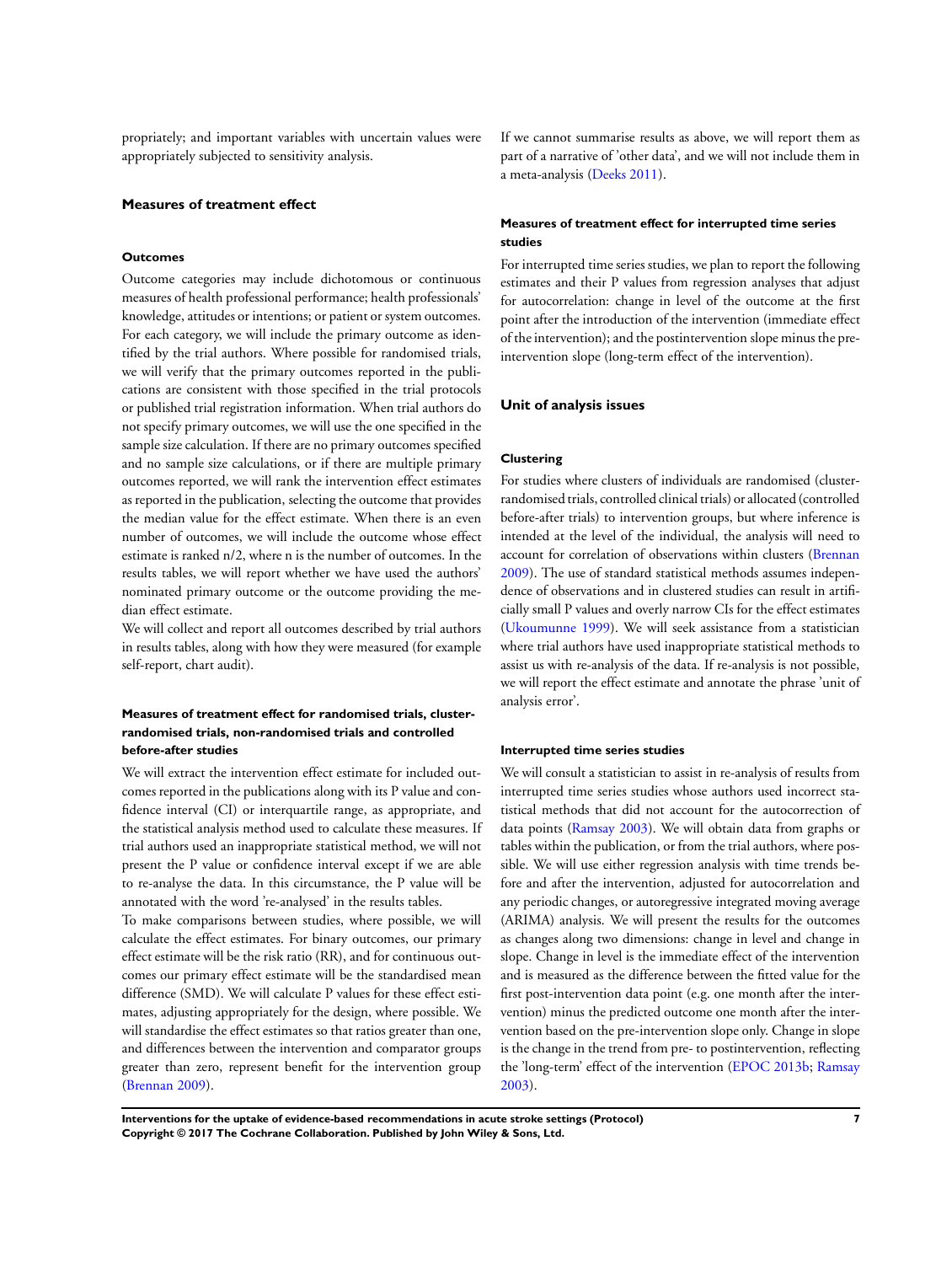### **Dealing with missing data**

We will attempt to contact authors of the primary studies to obtain relevant missing data. Where the study has involved mixed settings, we will contact trial authors to request separate data for acute stroke units. Where trials reported that patients with stroke did not spend all their admission in the acute stroke unit, we will note this and report it descriptively. We will also seek clarification when necessary for descriptions of interventions (i.e. mode of delivery, format, duration), trial conduct (i.e. method of random sequence generation, method of allocating participants to treatment groups, blinding of trial personnel), and availability of unpublished outcome data. We will consider intention-to-treat analysis as part of the 'Risk of bias' assessment and will record the details of losses to follow-up.

We will consult a statistician to assist in dealing with remaining missing data. We will make explicit the assumptions of any methods used to account for missing data: e.g. that the data are assumed missing at random, or that missing values were assumed to have a particular value such as a poor outcome. We will perform sensitivity analyses (see [Sensitivity analysis](#page-3-0)) to assess how sensitive results are to reasonable changes in the assumptions that are made and address the potential impact of missing data on the findings of the review in the Discussion section [\(Higgins 2011](#page-12-0)).

### **Assessment of heterogeneity**

We will decide whether to pool RRs measuring the effectiveness of the implementation interventions versus no intervention on healthcare professional performance based on the similarity of the interventions in the included trials. In any meta-analyses undertaken, we will assess statistical heterogeneity by visually inspecting the scatter of effect estimates on the forest plots and by means of the  $I^2$  statistic ([Higgins 2011](#page-12-0)).

We will use the following as a guide for interpretation of the I <sup>2</sup> statistic: 0% to 40% might not be important; 30% to 60% may represent moderate heterogeneity; 50% to 90% may represent substantial heterogeneity; and 75% to 100% may represent considerable heterogeneity ([Higgins 2011\)](#page-12-0). In cases of substantial to considerable heterogeneity (defined as  $I^2 > 50\%$ ), we will explore the data further by comparing the characteristics of individual studies and any subgroup analyses and report any differences when interpreting the results.

#### **Assessment of reporting biases**

Included in our search strategy is a comprehensive search of the International Clinical Trials Registry Platform, the Australia New Zealand Clinical Trials Registry and the US National Institutes of Health (NIH) Clinical Trials register. We will contact investigators of these trials for further information, including the identification of any unpublished results.

We will explore the potential for small-study effects in the main outcomes of the review if we include at least 10 studies in a meta-

analysis. We will do this by using funnel plots and formal statistical tests for funnel plot asymmetry [\(Egger 1997](#page-12-0)). As considerable heterogeneity is anticipated, we will consult a statistician to assist in any required asymmetrical funnel plot analysis ([Higgins 2011](#page-12-0)).

#### **Data synthesis**

We expect to find considerable heterogeneity in this review, including variability in settings, the changes being implemented, implementation interventions used, types of studies and outcomes. For this reason the review may largely be a narrative synthesis of results, in particular for our secondary outcomes, whereby conducting a meta-analysis is problematic due to systematic variation between centres and over time.

Where studies are sufficiently homogenous in terms of setting, design and intervention, we will carry out meta-analysis using [RevMan 2014.](#page-12-0) We will use random-effects models for all metaanalyses. Where studies show unacceptable heterogeneity, we will present the results of studies in tabular form and provide a narrative summary of study results.

We will report tables of summary statistics for each comparison in each of the included studies (randomised trials, cluster-randomised trials, controlled before-after studies). The tables will include study design, baseline and follow-up summary statistics, effect estimates and statistical significance, and information on effect modifiers. Outcomes reported in these tables will include health professionals' performance (e.g. adherence to recommended practice or process of care) and where available, patient outcomes (e.g. mortality, morbidity, disability levels, medical complications, quality of life); utilisation, coverage or access outcomes; resource use or economic outcomes; and health professional knowledge of, attitudes toward, or intentions to use evidence-informed recommendations. We will make comparisons as outlined in the 'Subgroup analysis and investigation of heterogeneity' section below. We will summarise the effect estimates for the dichotomous health professionals' performance outcome within comparison, type of implementation intervention and study design. This will include the presentation of the median effect estimate, interquartile range and range. We will display these data graphically using graphs, such as box plots, where appropriate.

We plan to use meta-analytical methods if possible, to pool RRs measuring the effects of the following three comparisons on health professionals' performance.

1. Single implementation interventions versus no intervention.

2. Multifactorial implementation interventions versus no intervention.

3. Multifactorial implementation interventions versus single interventions.

We will only include randomised trials or cluster-randomised trials that we judge as being at low risk of bias in these analyses. We will make an assessment of the clinical and methodological diversity before deciding whether to undertake meta-analyses (see

**Interventions for the uptake of evidence-based recommendations in acute stroke settings (Protocol) 8 Copyright © 2017 The Cochrane Collaboration. Published by John Wiley & Sons, Ltd.**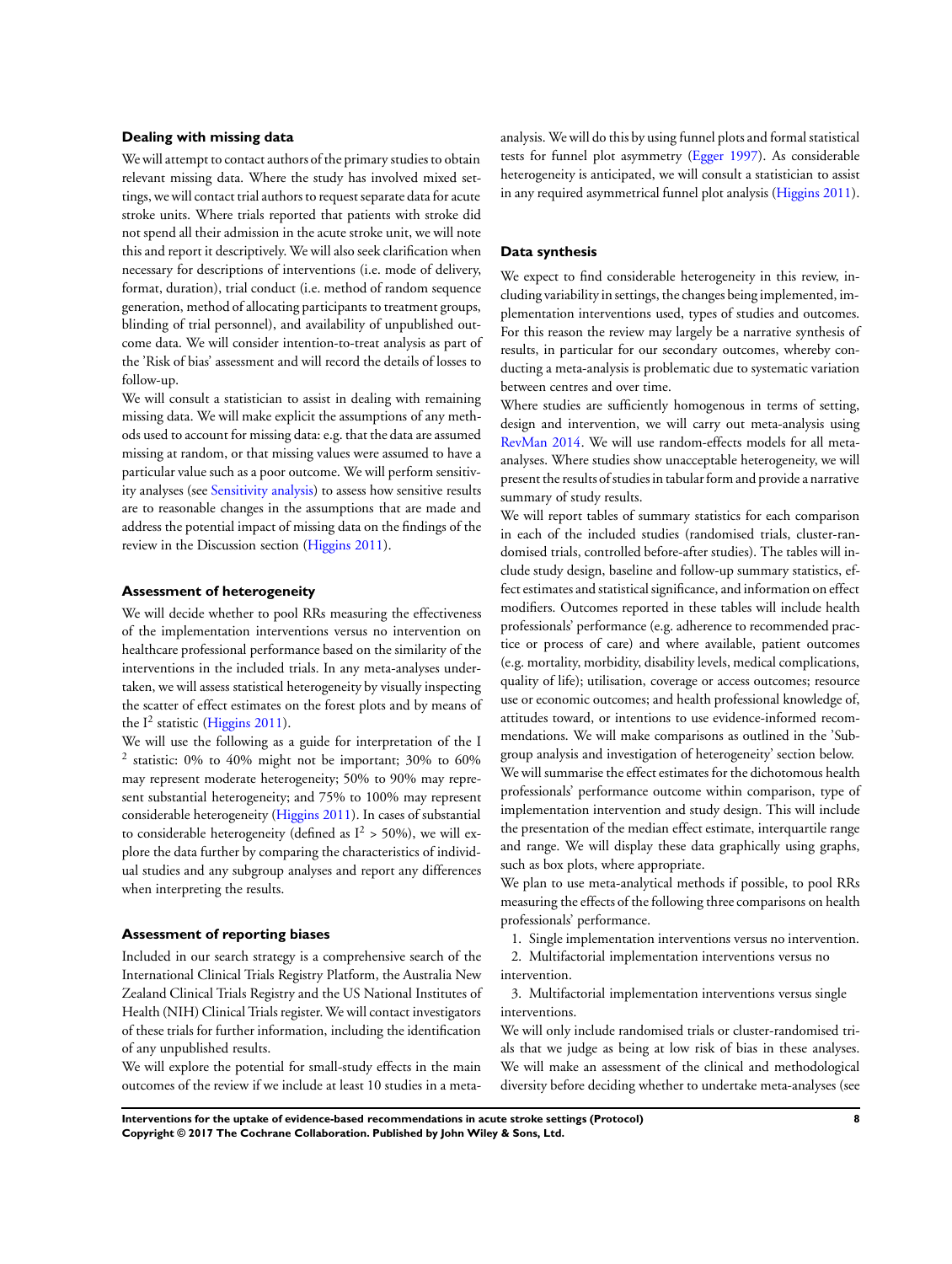[Assessment of heterogeneity\)](#page-3-0). We will use a random-effects metaanalysis to pool intervention effects because of anticipated clinical and methodological diversity.

### **'Summary of findings' table and assessing the certainty of the evidence**

We will use the five GRADE considerations (study limitations, consistency of effect, imprecision, indirectness, and publication bias) to make judgements on the certainty of the available evidence (high-certainty, moderate-certainty, low-certainty, and very lowcertainty) for each main outcome ([Guyatt 2011](#page-12-0)). Two review authors will independently carry out this assessment, resolving discrepancies by discussion, or with a third review author as arbiter if required. We will present the information in a 'Summary of findings' table along with key information on the findings for each outcome including RR, comparative risks and the number of participants ([Higgins 2011](#page-12-0)). We will justify all decisions to down- or upgrade the certainty of the evidence in relation to each outcome within footnotes.

We will use the GRADE software to generate the 'Summary of findings' table and the EPOC worksheets [\(EPOC 2013c;](#page-12-0) [GRADEpro GDT 2014](#page-12-0)). The 'Summary of findings' table will display evidence for the primary outcome domain (quality of care) and four secondary outcome domains (patient outcomes; utilisation, coverage or access outcomes; resource use or economic outcomes; and health professionals' knowledge and attitudes.) If during the review process, we become aware of an important outcome that we failed to list in our planned 'Summary of findings' table(s), we will include the relevant outcome and explain the reasons for this in the section 'Differences between protocol and review'. As we cannot anticipate which specific outcomes our included studies will use, we will attempt to include at least one outcome from each of these four domains. As well as presenting the findings by outcome, we will also present the findings by study design in the 'Summary of findings' table.

We will consider whether there is any additional outcome information that was not able to be incorporated into meta-analyses and note this in the comments and state if it supports or contradicts the information from the meta-analyses. If it is not possible to meta-analyse the data we will summarise the results in the text.

#### **Subgroup analysis and investigation of heterogeneity**

For each of the three planned comparisons, we plan to investigate if the effect is modified by:

• the type of implementation intervention (i.e. delivery arrangements, financial arrangements, governance arrangements or implementation strategies as per [EPOC 2016a](#page-12-0)); and

• the type of setting (i.e. acute stroke units with intensive, semi-intensive, or non-intensive models of care; and comprehensive stroke units; [Stroke Unit Trialists' Collaboration](#page-12-0) [2013](#page-12-0)).

We will investigate this visually (for example, using box plots and bubble plots) and formally through subgroup analyses, and if there are enough trials, we will use random-effects metaregression. If sufficient data are available, we will perform subgroup analyses to establish effectiveness relative to: study population characteristics - including professional disciplines, level of experience; intervention characteristics - including intended practice change, intervention content, personnel delivering intervention, delivery method, duration; study design - including randomised trials, cluster-randomised trials; and risk of bias - including random sequence generation, allocation concealment, blinding of outcomes, incomplete outcome data and selective outcome reporting.

### **Sensitivity analysis**

For the primary meta-analyses comparing the effectiveness of single implementation interventions to multiple interventions or no interventions on professionals' performance, we will undertake a sensitivity analysis to investigate how the inclusion of studies at an unclear or high risk of bias affects the pooled intervention effect. Where there are missing data, we will assess how sensitive results are to reasonable changes in the assumptions that are made to account for this, as part of our [Data synthesis](#page-3-0) methods.

### **A C K N O W L E D G E M E N T S**

We acknowledge the help and support of Cochrane Effective Practice and Organisation of Care (EPOC). The authors would also like to thank the following editors and peer referees who provided comments to improve the protocol: Denise O'Connor, Luke Vale, Paul Miller, Lalit Kalra, Peter Langhorne, and to Meggan Harris for copy-editing the protocol. We acknowledge Carole Gibbs' (Research Librarian at the University of South Australia) contribution to the search strategy.

**Interventions for the uptake of evidence-based recommendations in acute stroke settings (Protocol) 9 Copyright © 2017 The Cochrane Collaboration. Published by John Wiley & Sons, Ltd.**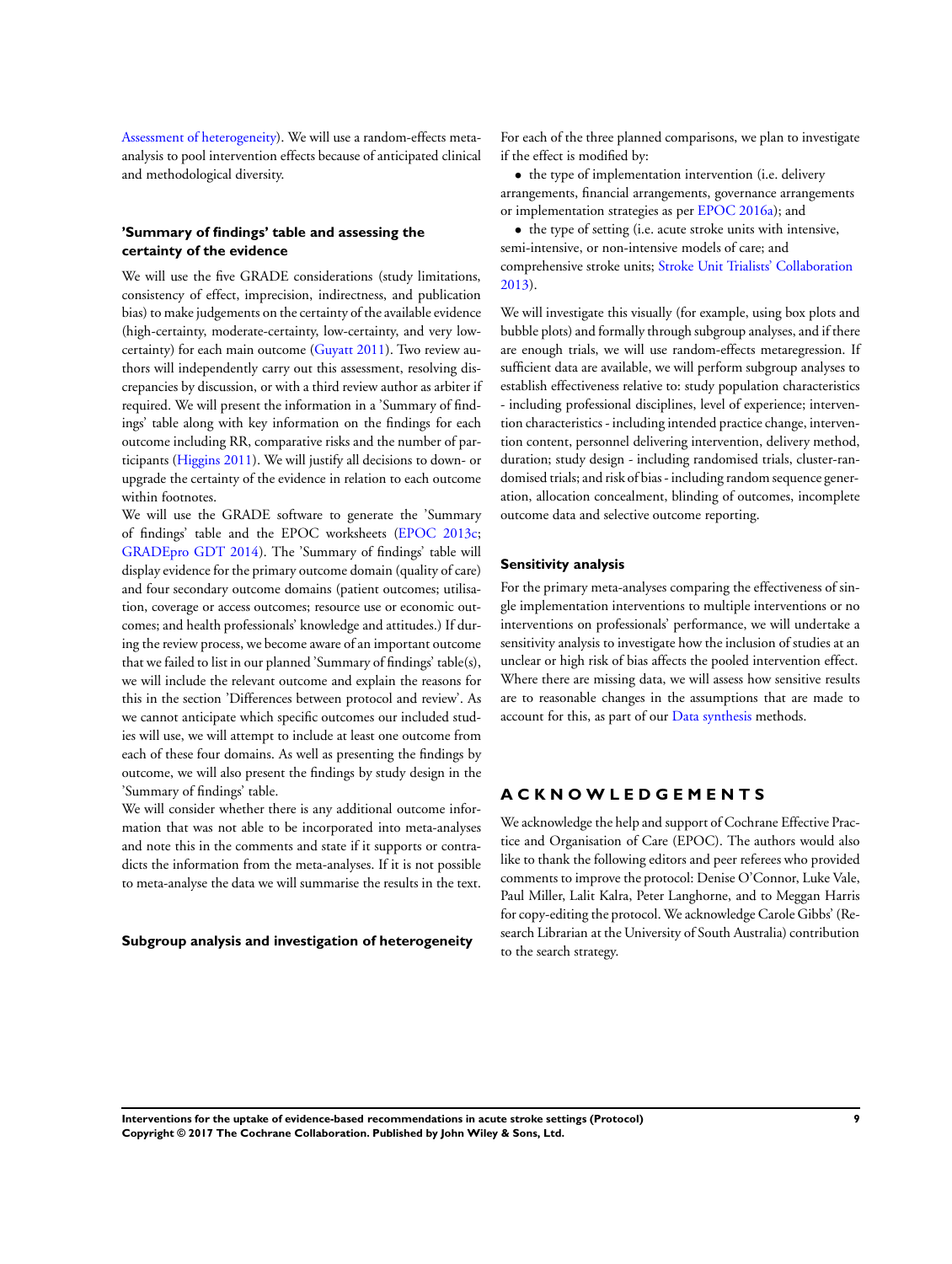### <span id="page-12-0"></span>**Additional references**

#### **Abraham 2009**

Abraham C, Kelly MP, West R, Michie S. The UK National Institute for Health and Clinical Excellence public health guidance on behaviour change: a brief introduction. *Psychology Health & Medicine* 2009;**14**:1–8.

### **Aho 1980**

Aho K, Harmsen P, Hatano S, Marquardsen J, Smirnov VE, Strasser T. Cerebrovascular disease in the community: results of a WHO collaborative study. *Bulletin of the World Health Organization* 1980;**58**:113–30.

#### **Brennan 2009**

Brennan S, McKenzie J, Whitty P, Buchan H, Green S. Continuous quality improvement: effects on professional practice and healthcare outcomes. *Cochrane Database of Systematic Reviews* 2009, Issue 4. [DOI: 10.1002/ 14651858.CD003319.pub2]

#### **Cadihac 2013**

Cadilhac DA, Moss K, Price C, Lannin N, Lim J, Anderson CA. Pathways to enhancing the quality of stroke care through national data monitoring systems for hospitals. *Medical Journal Australia* 2013;**199**(10):650–1.

### **Cadilhac 2004**

Cadilhac DA, Ibrahim J, Pearce DC, Ogden KJ, McNeill J, Davis SM, et al. Multicenter comparison of processes of care between stroke units and conventional care wards in Australia. *Stroke* 2004;**35**(5):1035–40.

#### **Cadilhac 2008**

Cadilhac DA, Pearce DC, Levi CR, Donnan GA. Improvements in the quality of care and health outcomes with new stroke care units following implementation of a clinician-led, health system redesign programme in New South Wales, Australia. *Quality and Safety in Health Care* 2008;**17**(5):329–33.

#### **Cadilhac 2016**

Cadilhac DA, Kim J, Lannin NA, Kapral MK, Schwamm LH, Dennis MS, et al. National stroke registries for monitoring and improving the quality of hospital care: a systematic review. *International Journal of Stroke* 2016;**11**  $(1):28-40.$ 

#### **Cahill (in press)**

Cahill LS, Carey LM, Lannin NA, Turville M, O'Connor D. Implementation interventions for stroke rehabilitation (Protocol). Cochrane Database of Systematic Reviews (in press).

#### **Cane 2012**

Cane J, O'Connor D, Michie S. Validation of the theoretical domains framework for use in behaviour change and implementation research. *Implementation Science* 2012;**7**  $(1):37.$ 

#### **Davies 2010**

Davies P, Walker A, Grimshaw J. A systematic review of the use of theory in the design of guideline dissemination and

implementation strategies and interpretation of the results of rigorous evaluations. *Implementation Science* 2010;**5**(14): 5908–15.

### **Deeks 2011**

Deeks JJ, Higgins JP, Altman DG, editor(s). Chapter 9: Analysing data and undertaking meta-analyses. In: Higgins JP, Green S, editor(s). Cochrane Handbook for Systematic Reviews of Interventions Version 5.1.0 (updated March 2011). The Cochrane Collaboration, 2011. Available from handbook.cochrane.org.

#### **Deloitte Access Economics 2016**

Deloitte Access Economics. The economic impact of stroke in Australia. www.deloitteaccesseconomics.com.au/ uploads/File/Stroke%20Report%2014%20Mar%2013.pdf (accessed prior to 19 December 2016).

#### **Drury 2014**

Drury P, Levi C, D'Este C, McElduff P, McInnes E, Hardy J, et al. Quality in Acute Stroke Care (QASC): process evaluation of an intervention to improve the management of fever, hyperglycemia, and swallowing dysfunction following acute stroke. *International Journal of Stroke* 2014;**9**:766–76.

#### **Egger 1997**

Egger M, Smith GD, Schneider M, Minder C. Bias in meta-analysis detected by a simple, graphical test. *BMJ* 1997;**315**:629–34.

#### **EPOC 2013a**

Effective Practice, Organisation of Care (EPOC). Data collection form. EPOC resources for review authors. Available from epoc.cochrane.org/epoc-specific-resourcesreview-authors 2013.

### **EPOC 2013b**

Effective Practice And Organisation Of Care (EPOC). Interrupted time series analyses. EPOC resources for review authors. Available from epoc.cochrane.org/epoc-specificresources-review-authors 2013.

### **EPOC 2013c**

Effective Practice, Organisation of Care (EPOC). EPOC worksheets for preparing a 'Summary of findings' table using GRADE. EPOC resources for review authors. Available from epoc.cochrane.org/epoc-specific-resources-reviewauthors 2013.

#### **EPOC 2016a**

Effective Practice, Organisation of Care (EPOC). The EPOC taxonomy of health systems interventions. EPOC Resources for review authors. Available from epoc.cochrane.org/epoc-taxonomy 2016.

#### **EPOC 2016b**

Effective Practice, Organisation of Care (EPOC). Suggested risk of bias criteria for EPOC reviews. EPOC resources for review authors. Available from epoc.cochrane.org/epocspecific-resources-review-authors 2016.

### **Evers 2005**

Evers S, Goossens M, De Vet H, Van Tulder M, Ament A. Criteria list for assessment of methodological quality of

**Interventions for the uptake of evidence-based recommendations in acute stroke settings (Protocol) 10 Copyright © 2017 The Cochrane Collaboration. Published by John Wiley & Sons, Ltd.**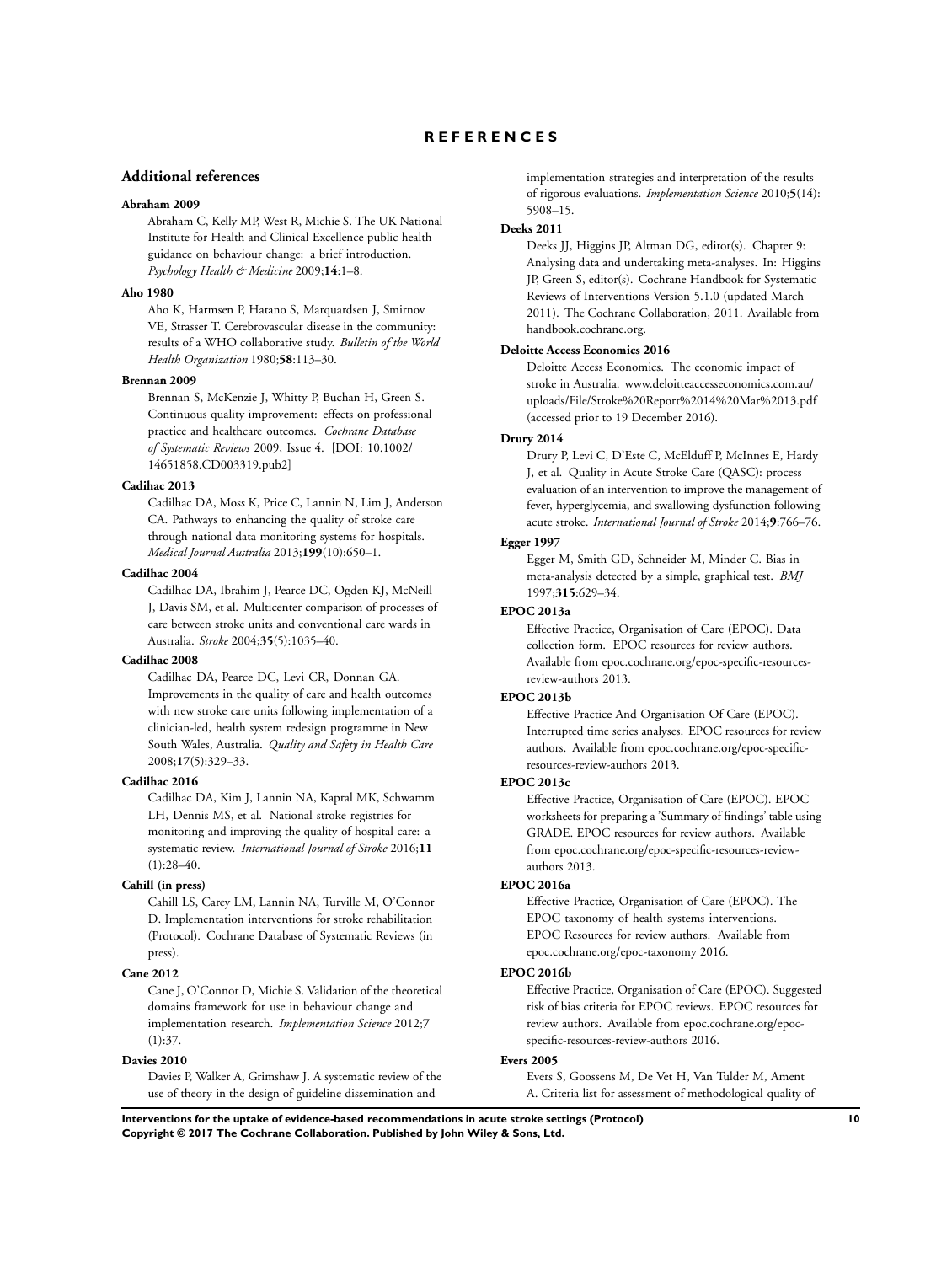economic evaluations: Consensus on Health Economic Criteria. *International Journal of Technology Assessment in Health Care* 2005;**21**(2):240–5.

#### **Francke 2008**

Francke AL, Smit MC, de Veer AJ, Mistiaen P. Factors influencing the implementation of clinical guidelines for health care professionals: a systematic meta-review. *BMC Medical Informatics and Decision Making* 2008;**8**:11. [DOI: 10.1186/1472-6947-8-38]

### **GRADEpro GDT 2014 [Computer program]**

GRADE Working Group, McMaster University. GRADEpro GDT. Hamilton (ON): GRADE Working Group, McMaster University, 2014.

#### **Graham 2006**

Graham ID, Logan J, Harrison MB, Straus SE, Tetroe J, Caswell W, et al. Lost in knowledge translation: time for a map?. *Journal of Continuing Education in the Health Professions* 2006;**26**:13–24.

### **Grol 2002**

Grol R. Changing physicians' competence and performance: finding the balance between the individual and the organisation. *Journal of Continuing Education in the Health Professions* 2002;**22**(4):244–51.

#### **Grol 2003**

Grol R, Grimshaw J. From evidence to best practice: effective implementation of change in patients' care. *Lancet* 2003;**362**:1225–30.

#### **Guyatt 2011**

Guyatt GH, Oxman AD, Vist G, Kunz R, Brozek J, Alonso-Coello P, et al. GRADE guidelines: rating the quality of evidence - study limitations (risk of bias). *Journal of Clinical Epidemiology* 2011;**64**(4):407–15.

### **Hemphill 2015**

Hemphill J, Greenberg S, Anderson C, Becker K, Bendok B, Cushman M, et al. Guidelines for the management of spontaneous intracerebral hemorrhage a guideline for healthcare professionals from the American Heart Association/American Stroke Association. *Stroke* 2015;**46** (7):2032–60.

#### **Higgins 2011**

Higgins JP, Green S, editor(s). Cochrane Handbook for Systematic Reviews of Interventions Version 5.1.0 (updated March 2011). The Cochrane Collaboration, 2011. Available from handbook.cochrane.org.

#### **ISWP 2009**

Intercollegiate Stroke Working Party. National Sentinel Stroke Audit 2008. www.rcplondon.ac.uk/projects/outputs/ national-sentinel-stroke-audit-2008 (accessed prior to 12 December 2016).

#### **Ivers 2014**

Ivers N, Sales A, Colquhoun H, Michie S, Foy R, Francis J, et al. No more 'business as usual' with audit and feedback interventions: towards an agenda for a reinvigorated intervention. *Implementation Science* 2014;**9**(1):14.

#### **Jauch 2013**

Jauch EC, Saver JL, Adams HP Jr, Bruno A, Connors JJ, Demaerschalk BM, et al. American Heart Association Stroke Council, Council on Cardiovascular Nursing, Council on Peripheral Vascular Disease, and Council on Clinical Cardiology. Guidelines for the early management of patients with acute ischemic stroke: a guideline for healthcare professionals from the American Heart Association/American Stroke Association. *Stroke* 2013;**44**: 870–947.

### **Johnson 2015**

Johnson M, May C. Promoting professional behaviour change in healthcare: what interventions work, and why? A theory-led overview of systematic reviews. *BMJ Open* 2015; **5**(9):e008592.

#### **Langhorne 2002**

Langhorne P, Pollock A, Stroke Unit Trialists' Collaboration. What are the components of effective stroke unit care?. *Age & Ageing* 2002;**31**:365–71.

#### **Martino 2005**

Martino R, Foley N, Bhogal S, Diamant N, Speechley M, Teasell R. Dysphagia after stroke: incidence, diagnosis, and pulmonary complications. *Stroke* 2005;**36**:2756–63.

### **Menon 2009**

Menon A, Korner-Bitensky N, Kastner M, McKibbon KA, Straus S. Strategies for rehabilitation professionals to move evidence-based knowledge into practice: a systematic review. *Journal of Rehabilitation Medicine* 2009;**41**(13): 1024–32.

#### **Middleton 2011**

Middleton S, McElduff P, Ward J, Grimshaw JM, Dale S, D'Este C, et al. QASC Trialists Group. Implementation of evidence-based treatment protocols to manage fever, hyperglycaemia, and swallowing dysfunction in acute stroke (QASC): a cluster randomised controlled trial. *Lancet* 2011; **378**:1699–706.

#### **Middleton 2016**

Middleton S, Lydtin A, Comerford D, Cadilhac D, McElduff P, Dale S, et al. From QASC to QASCIP: successful Australian translational scale-up and spread of a proven intervention in acute stroke using a prospective pretest/post-test study design. *BMJ Open* 2016;**6**(5):e011568.

#### **Moher 2009**

Moher D, Liberati A, Tetzlaff J, Altman DG, The PRISMA Group. Preferred reporting items for systematic reviews and meta-analyses: the PRISMA Statement. *BMJ* 2009;**339**: 2535.

#### **Nilsen 2015**

Nilsen P. Making sense of implementation theories, models and frameworks. *Implementation Science* 2015;**10**:53.

#### **NSF 2015**

National Stroke Foundation. National Stroke Audit - Acute Services Clinical Audit Report 2015. Melbourne, Australia. www.strokefoundation.com.au (accessed prior to 19 December 2016).

**Interventions for the uptake of evidence-based recommendations in acute stroke settings (Protocol) 11 Copyright © 2017 The Cochrane Collaboration. Published by John Wiley & Sons, Ltd.**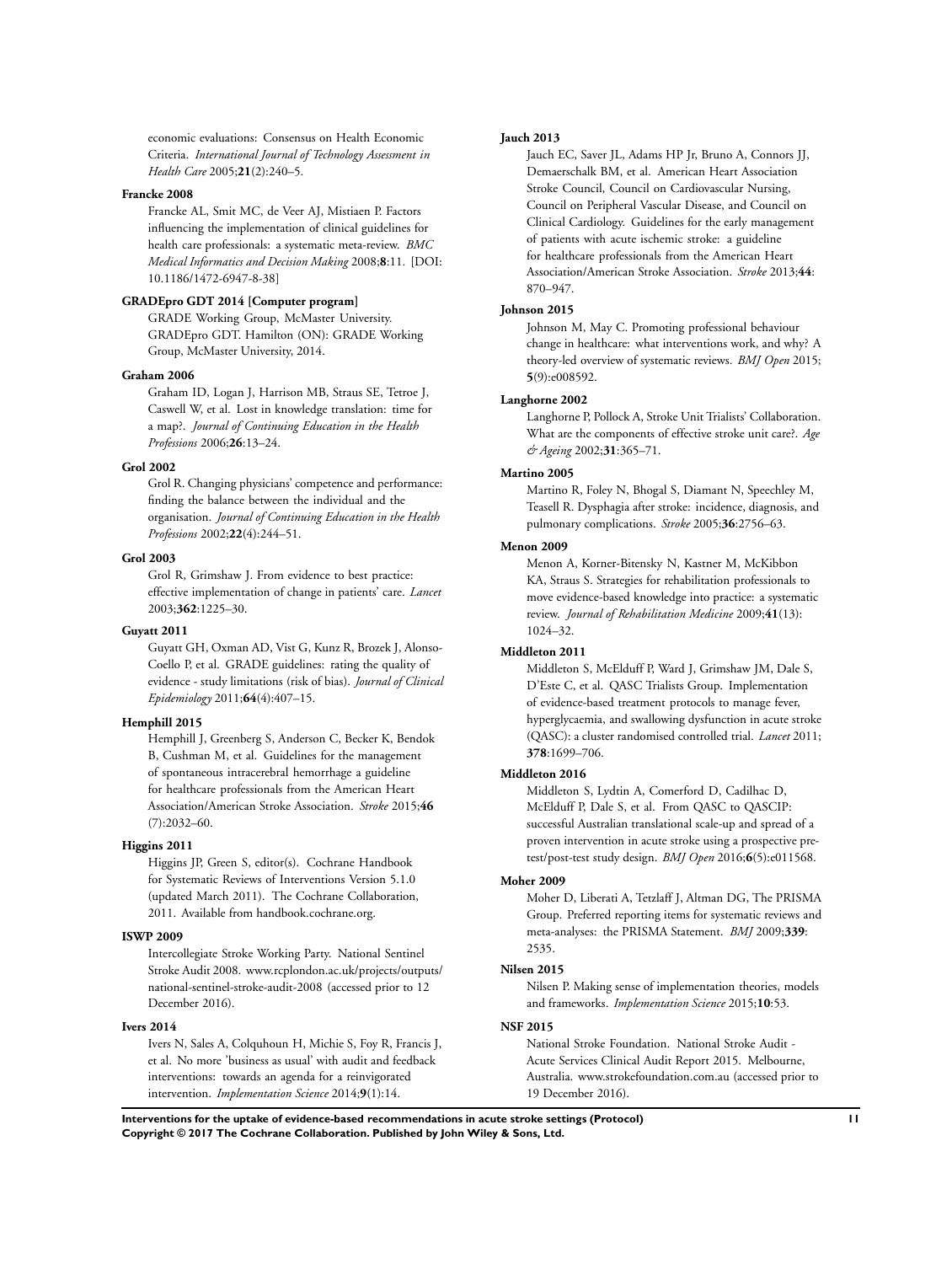#### **Ramsay 2003**

Ramsay CR, Matowe L, Grilli R, Grimshaw JM, Thomas RE. Interrupted time series designs in health technology assessment: lessons from two systematic reviews of behaviour change strategies. *International Journal of Technology Assessment in Health Care* 2003;**19**(4):613–23.

#### **Redfern 2006**

Redfern J, McKevitt C, Wolfe C. Development of complex interventions in stroke care: a systematic review. *Stroke* 2006;**37**(9):2410–9.

#### **RevMan 2014 [Computer program]**

Nordic Cochrane Centre, The Cochrane Collaboration. Review Manager 5 (RevMan 5). Version 5.3. Copenhagen: Nordic Cochrane Centre, The Cochrane Collaboration, 2014.

#### **Rouchaud 2011**

Rouchaud A, Mazighi M, Labreuche J, Meseguer E, Serfaty JM, Laissy JP, et al. Outcomes of mechanical endovascular therapy for acute ischemic stroke a clinical registry study and systematic review. *Stroke* 2011;**42**(5):1289–94.

### **Sacco 2013**

Sacco RL, Kasner SE, Broderick JP, Caplan LR, Connors JJ, Culebras A, et al. An updated definition of stroke for the 21st century: a statement for healthcare professionals from the American Heart Association/American Stroke Association. *Stroke* 2013;**44**(7):2064–89.

#### **Sandercock 2014**

Sandercock PAG, Counsell C, Tseng MC, Cecconi E. Oral antiplatelet therapy for acute ischaemic stroke. *Cochrane Database of Systematic Reviews* 2014, Issue 3. [DOI: 10.1002/14651858.CD000029.pub3]

#### **Seenan 2007**

Seenan P, Long M, Langhorne P. Stroke units in their natural habitat. Systematic review of observational studies. *Stroke* 2007;**38**:1886–92.

#### **Sims 2010**

Sims NR, Muyderman H. Mitochondria, oxidative metabolism and cell death in stroke. *Biochimica et Biophysica Acta* 2010;**1802**(1):80–91.

### **Squires 2014**

Squires JE, Sullivan K, Eccles MP, Worswick J, Grimshaw JM. Are multifaceted interventions more effective than single-component interventions in changing health-care professionals' behaviours? An overview of systematic reviews. *Implementation Science* 2014;**9**(1):152.

### **Stroke Unit Trialists' Collaboration 2013**

Stroke Unit Trialists' Collaboration. Organised inpatient (stroke unit) care for stroke. *Cochrane Database of Systematic Reviews* 2013, Issue 9. [DOI: 10.1002/ 14651858.CD000197.pub3]

#### **Ting 2007**

Ting HH, Rihal CS, Gersh BJ, Haro LH, Bjerke CM, Lennon RJ, et al. Regional systems of care to optimize timeliness of reperfusion therapy for ST-elevation myocardial infarction. The Mayo Clinic STEMI Protocol. *Circulation* 2007;**116**:729–36.

#### **Ukoumunne 1999**

Ukoumunne OC, Guilliford MC, Chinn S, Sterne, JA, Burney PG. Methods for evaluating area-wide and organisation-based interventions in health and health care: a systematic review. *Health Technology Assessment* 1999;**3**: iii–92.

#### **Wardlaw 2014**

Wardlaw JM, Murray V, Berge E, del Zoppo GJ. Thrombolysis for acute ischaemic stroke. *Cochrane Database of Systematic Reviews* 2014, Issue 7. [DOI: 10.1002/ 14651858.CD000213.pub3]

#### **WHO 2016**

World Health Organization. Global Burden of Disease (GBD). www.who.int.access.library.unisa.edu.au/ healthinfo/bod/en/index.html (accessed prior to 20 Dec 2016).

∗ *Indicates the major publication for the study*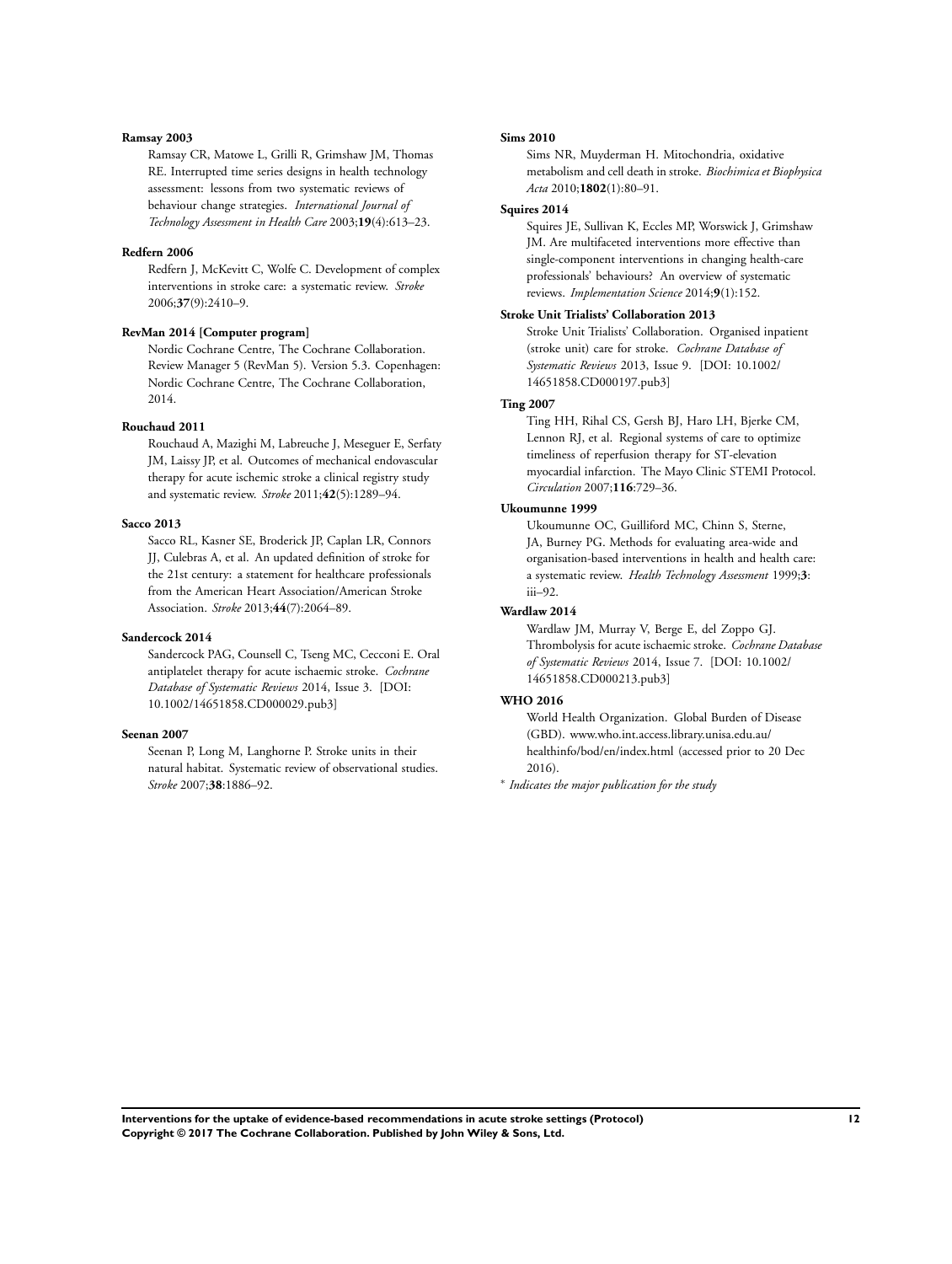# <span id="page-15-0"></span>**A P P E N D I C E S**

# **Appendix 1. Draft MEDLINE search strategy**

| <b>MEDLINE (OVID) Search String</b> |                                                                                                                                                                                                                                                                                                                                                                                                                                                                                            |        |
|-------------------------------------|--------------------------------------------------------------------------------------------------------------------------------------------------------------------------------------------------------------------------------------------------------------------------------------------------------------------------------------------------------------------------------------------------------------------------------------------------------------------------------------------|--------|
| -1                                  | cerebrovascular disorders/ or exp basal gan-<br>glia cerebrovascular disease/ or exp brain is-<br>chemia/ or exp carotid artery diseases/ or exp<br>cerebrovascular trauma/ or exp intracranial ar-<br>terial diseases/ or exp intracranial arteriove-<br>nous malformations/ or exp intracranial em-<br>bolism/ or exp intracranial thrombosis/ or exp<br>intracranial hemorrhages/ or stroke/ or exp<br>brain infarction/ or vasospasm, intracranial/<br>or vertebral artery dissection/ |        |
| 2                                   | (stroke or cerebrovasc\$ or brain vasc\$ or cere-<br>bral vasc\$ or cva\$ or apoplex\$).mp                                                                                                                                                                                                                                                                                                                                                                                                 |        |
| 3                                   | ((brain\$ or cerebr\$ or cerebell\$ or verte-<br>brobasilar or hemispher\$ or intracran\$ or in-<br>tracerebral or infratentorial or supratentorial<br>or MCA or anterior circulation or posterior<br>circulation or basal ganglia) adj5 (isch?emi\$<br>or infarct\$ or thrombo\$ or emboli\$)).mp                                                                                                                                                                                         |        |
| 4                                   | ((brain\$ or cerebr\$ or cerebell\$ or intracere-<br>bral or intracran\$ or parenchymal or intra-<br>ventricular or infratentorial or supratentorial<br>or basal gangli\$) adj5 (haemorrhage\$ or hem-<br>orrhage\$ or haematoma\$ or hematoma\$ or<br>bleed\$)).mp                                                                                                                                                                                                                        |        |
| 5                                   | 1 OR 2 OR 3 OR 4                                                                                                                                                                                                                                                                                                                                                                                                                                                                           | Stroke |
| 6                                   | Hospital units/ or Patient care team/                                                                                                                                                                                                                                                                                                                                                                                                                                                      |        |
| 7                                   | (stroke adj3 (unit\$ or ward\$ or hospital\$ or<br>centre\$ or team\$)).mp                                                                                                                                                                                                                                                                                                                                                                                                                 |        |
|                                     | ((organi?ed or structured) adj3 care).mp.                                                                                                                                                                                                                                                                                                                                                                                                                                                  |        |
| $\overline{9}$                      | (rehabilitation adj3 (unit\$ or ward\$ or hospi-<br>tal\$ or centre\$ or team\$)). mp                                                                                                                                                                                                                                                                                                                                                                                                      |        |
| 10                                  | (multidisciplinary adj3 (unit\$ or ward\$ or<br>hospital\$ or centre\$ or team\$)). mp                                                                                                                                                                                                                                                                                                                                                                                                     |        |

**Interventions for the uptake of evidence-based recommendations in acute stroke settings (Protocol) 13 Copyright © 2017 The Cochrane Collaboration. Published by John Wiley & Sons, Ltd.**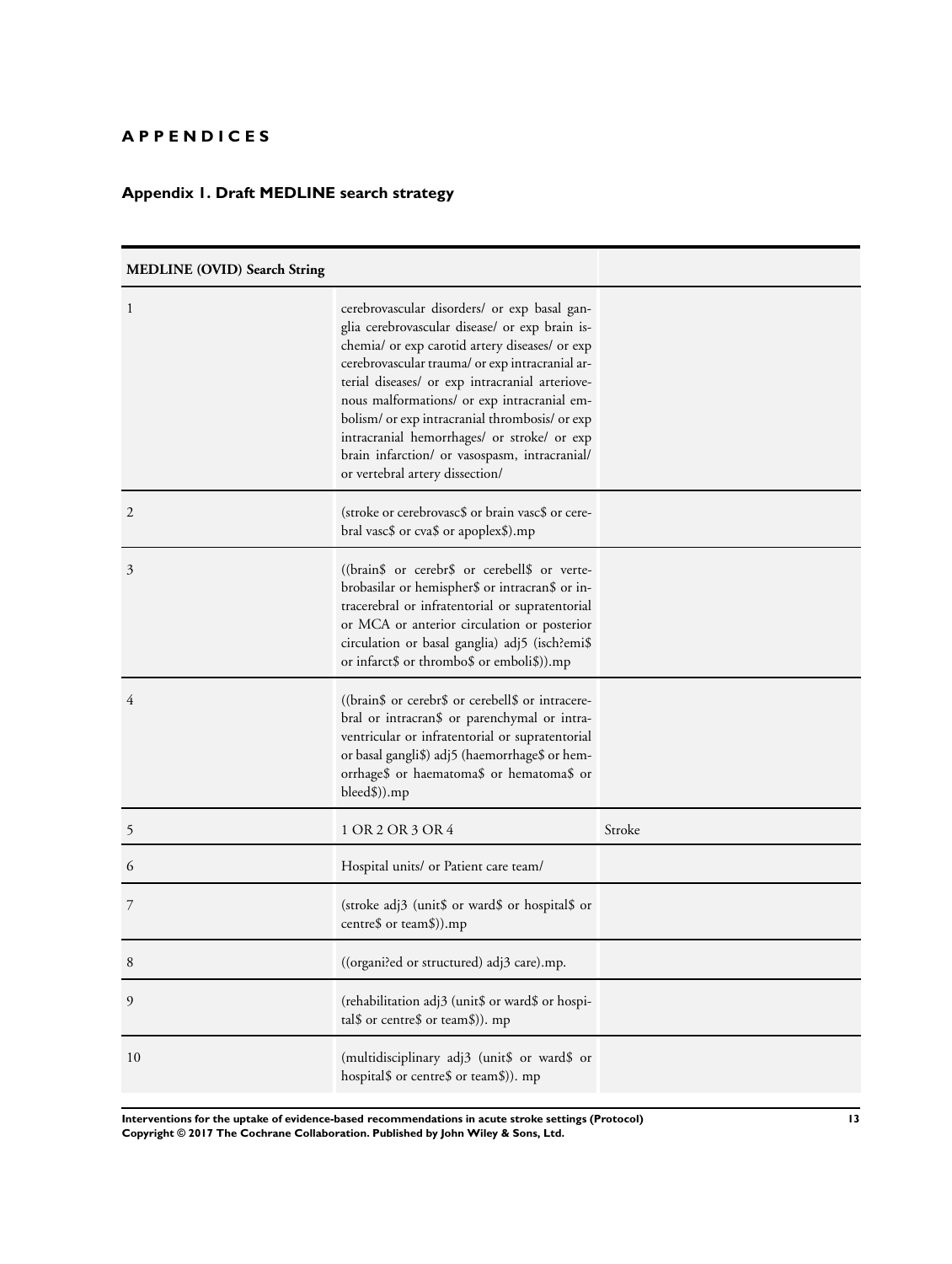| 11 | ((dedicated or discrete or comprehensive) adj5<br>(unit\$ or ward\$ or hospital\$ or centre\$ or<br>team\$)). mp                                                                                                                                                                                                                                                                                                                           |                                |
|----|--------------------------------------------------------------------------------------------------------------------------------------------------------------------------------------------------------------------------------------------------------------------------------------------------------------------------------------------------------------------------------------------------------------------------------------------|--------------------------------|
| 12 | ((specialist or speciali?ed) adj5 (nurs\$ or staff\$)<br>or care or unit\$ or ward\$)).mp                                                                                                                                                                                                                                                                                                                                                  |                                |
| 13 | (organi?ed adj3 (unit\$ or ward\$)).mp.                                                                                                                                                                                                                                                                                                                                                                                                    |                                |
| 14 | OR/ 6-13                                                                                                                                                                                                                                                                                                                                                                                                                                   |                                |
| 15 | 5 AND 14                                                                                                                                                                                                                                                                                                                                                                                                                                   | Stroke unit                    |
| 16 | health educators/ or infection control practi-<br>tioners/ or medical staff/ or nurses/ or nurs-<br>ing staff/ or medical staff, hospital/ or nursing<br>staff, hospital/ or pharmacists/ or physicians/                                                                                                                                                                                                                                   |                                |
| 17 | occupational therapy/ or physical therapy spe-<br>cialty/ or speech-language pathology/ or tech-<br>nology, radiologic/ or pharmacy/ or podiatry/<br>or licensed practical nurses/ or medical sec-<br>retaries/ or nurses' aides/ or nutritionists/ or<br>operating room technicians/ or pharmacists'<br>aides/ or physical therapist assistants/ or phys-<br>ical therapists/ or physician assistants/ or au-<br>diology/ or social work/ |                                |
| 18 | (nurs\$ or physiotherapy\$ or physical therap\$<br>or ot or occupational therap\$ or pharmac\$<br>or speech therap\$ or speech pathology\$ or<br>speech\$ language path\$ or doctor\$ or physi-<br>cian\$ or neurologist\$ or nutritionist\$ or dieti-<br>cian\$ or dietetic\$ or social worker\$).mp                                                                                                                                      |                                |
| 19 | OR/16-18                                                                                                                                                                                                                                                                                                                                                                                                                                   | Professional staff             |
| 20 | 15 AND 19                                                                                                                                                                                                                                                                                                                                                                                                                                  | Stroke unit professional staff |
| 21 | practice guidelines/ or practice guidelines as a<br>topic/ or clinical protocols/                                                                                                                                                                                                                                                                                                                                                          |                                |
| 22 | education, continuing/ or nurse education re-<br>search/ or education, professional/                                                                                                                                                                                                                                                                                                                                                       |                                |
| 23 | inservice training/ or competency-based edu-<br>cation/                                                                                                                                                                                                                                                                                                                                                                                    |                                |

**Interventions for the uptake of evidence-based recommendations in acute stroke settings (Protocol) 14 Copyright © 2017 The Cochrane Collaboration. Published by John Wiley & Sons, Ltd.**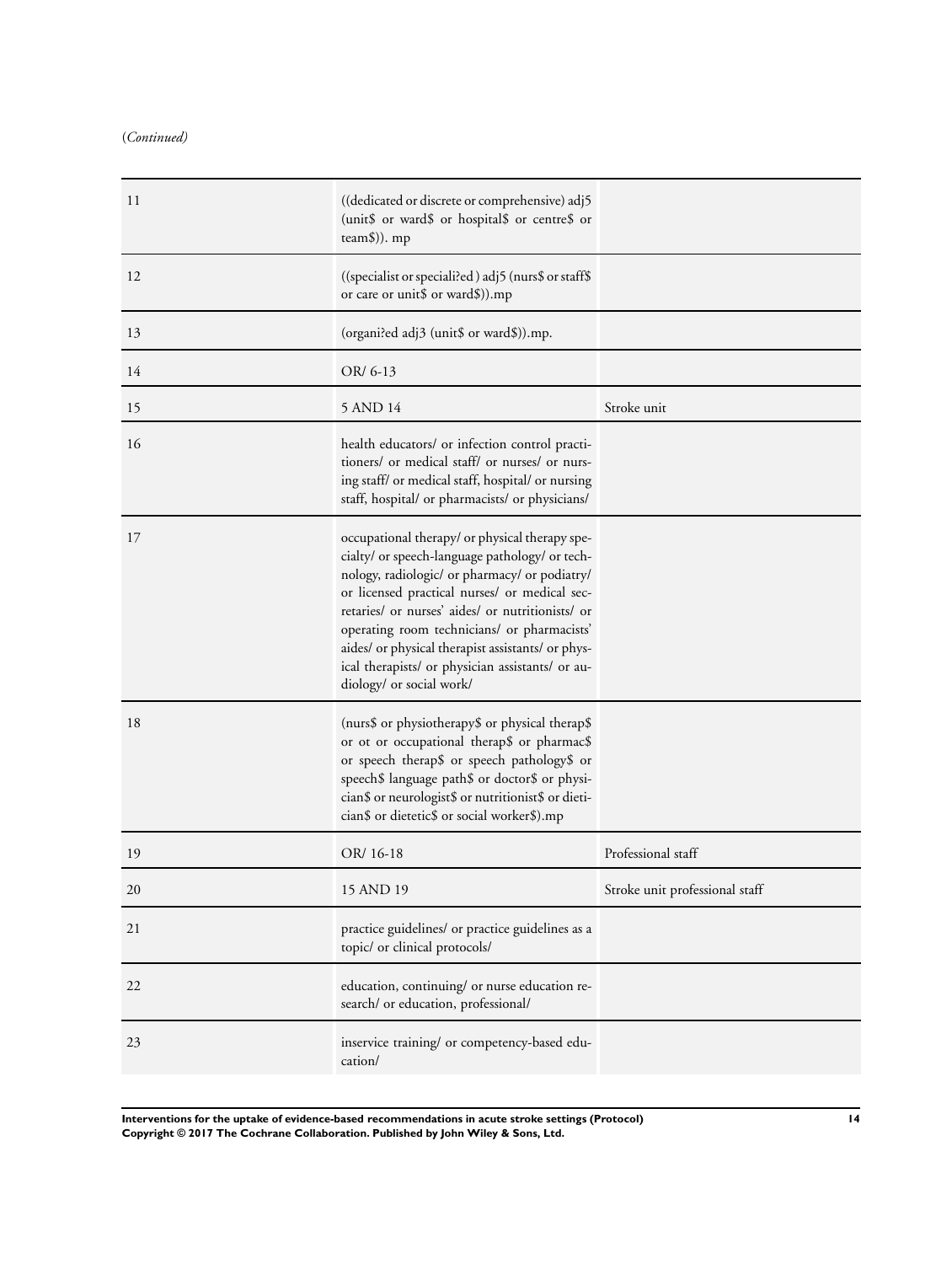| 24 | (educat\$ or Inform\$) adj2 (program\$ or in-<br>tervene\$ or meet\$ or session\$ or strateg\$ or<br>workshop\$ or visit\$).mp |                                                                 |
|----|--------------------------------------------------------------------------------------------------------------------------------|-----------------------------------------------------------------|
| 25 | teaching materials /                                                                                                           |                                                                 |
| 26 | (leaflet? or booklet? or poster? Or writ\$ or<br>print\$) adj3 (inform\$ Or educat\$).mp                                       |                                                                 |
| 27 | OR/ 21-26                                                                                                                      | Educational materials, educational meetings,<br>outreach visits |
| 28 | mentors/                                                                                                                       |                                                                 |
| 29 | leadership/                                                                                                                    |                                                                 |
| 30 | ((opinion or educat\$ or influen\$) adj1<br>leader\$).mp.                                                                      |                                                                 |
| 31 | OR/28-30                                                                                                                       | Opinion leaders                                                 |
| 32 | patient-centred care/                                                                                                          |                                                                 |
| 33 | ((patient\$ or client\$ or survivor\$) adj2 (me-<br>diat\$ or direct\$)).mp                                                    |                                                                 |
| 34 | OR/32-33                                                                                                                       | Patient mediated interventions                                  |
| 35 | Clinical audit/ or Medical audit/ or Nursing<br>audit/                                                                         |                                                                 |
| 36 | Benchmarking/                                                                                                                  |                                                                 |
| 37 | Guideline adherence/ or quality indicators,<br>healthcare/                                                                     |                                                                 |
| 38 | Process assessment health care/                                                                                                |                                                                 |
| 39 | Physician practice patterns/ or Nurses practice<br>patterns/                                                                   |                                                                 |
| 40 | ((Audit\$ or process assess\$ or benchmark\$)<br>adj3 feedback)                                                                |                                                                 |
| 41 | OR/ 35-40                                                                                                                      | Audit & feedback - 'instrumental knowledge<br>use'              |
| 42 | Reminder systems/                                                                                                              |                                                                 |

**Interventions for the uptake of evidence-based recommendations in acute stroke settings (Protocol) 15 Copyright © 2017 The Cochrane Collaboration. Published by John Wiley & Sons, Ltd.**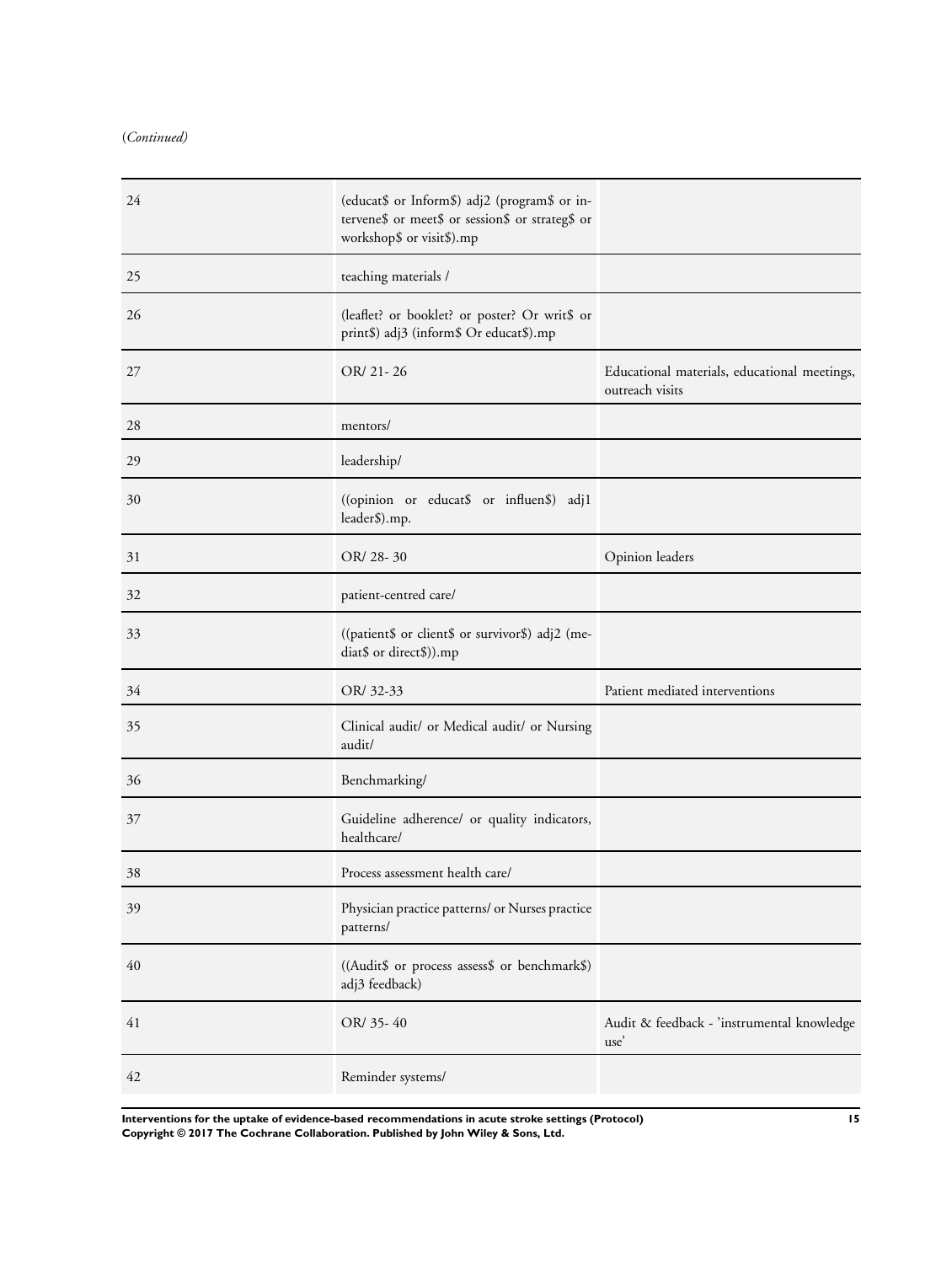| 43 | (remind\$ or Prompt\$).mp.                                                                                                                                                                             |                        |
|----|--------------------------------------------------------------------------------------------------------------------------------------------------------------------------------------------------------|------------------------|
| 44 | OR/42-43                                                                                                                                                                                               | Reminders              |
| 45 | Total quality management/                                                                                                                                                                              |                        |
| 46 | Quality improvement/                                                                                                                                                                                   |                        |
| 47 | Evidence based practice/                                                                                                                                                                               |                        |
| 48 | Quality of healthcare/                                                                                                                                                                                 |                        |
| 49 | Communication barriers/                                                                                                                                                                                |                        |
| 50 | (barrier\$ or facilitat\$) adj3 (best or recom-<br>mend\$ or evidence).mp                                                                                                                              |                        |
| 51 | (individual\$ or tailor\$) adj3 (best or recom-<br>mend\$ or evidence or implement\$).mp                                                                                                               |                        |
| 52 | OR/ 45-51                                                                                                                                                                                              | Tailored interventions |
| 53 | Mass media/                                                                                                                                                                                            |                        |
| 54 | Telecommunications/                                                                                                                                                                                    |                        |
| 55 | Marketing/                                                                                                                                                                                             |                        |
| 56 | Information dissemination/                                                                                                                                                                             |                        |
| 57 | Audio-visual aides/                                                                                                                                                                                    |                        |
| 58 | OR/53-57                                                                                                                                                                                               | Mass media             |
| 59 | Health services research/                                                                                                                                                                              |                        |
| 60 | ((action or participat\$) adj1 research\$).mp.                                                                                                                                                         |                        |
| 61 | OR/ 59-60                                                                                                                                                                                              | Action research        |
| 62 | Health knowledge, attitudes or practices/                                                                                                                                                              |                        |
| 63 | Attitude of Health Personnel/                                                                                                                                                                          |                        |
| 64 | ((attitude\$ or knowledge) adj3 (staff or clinic\$<br>or profession\$ or nurs\$ or physiotherapy\$ or<br>physical therap\$ or ot or occupational therap\$<br>or pharmac\$ or speech therap\$ or speech |                        |

**Interventions for the uptake of evidence-based recommendations in acute stroke settings (Protocol) 16 Copyright © 2017 The Cochrane Collaboration. Published by John Wiley & Sons, Ltd.**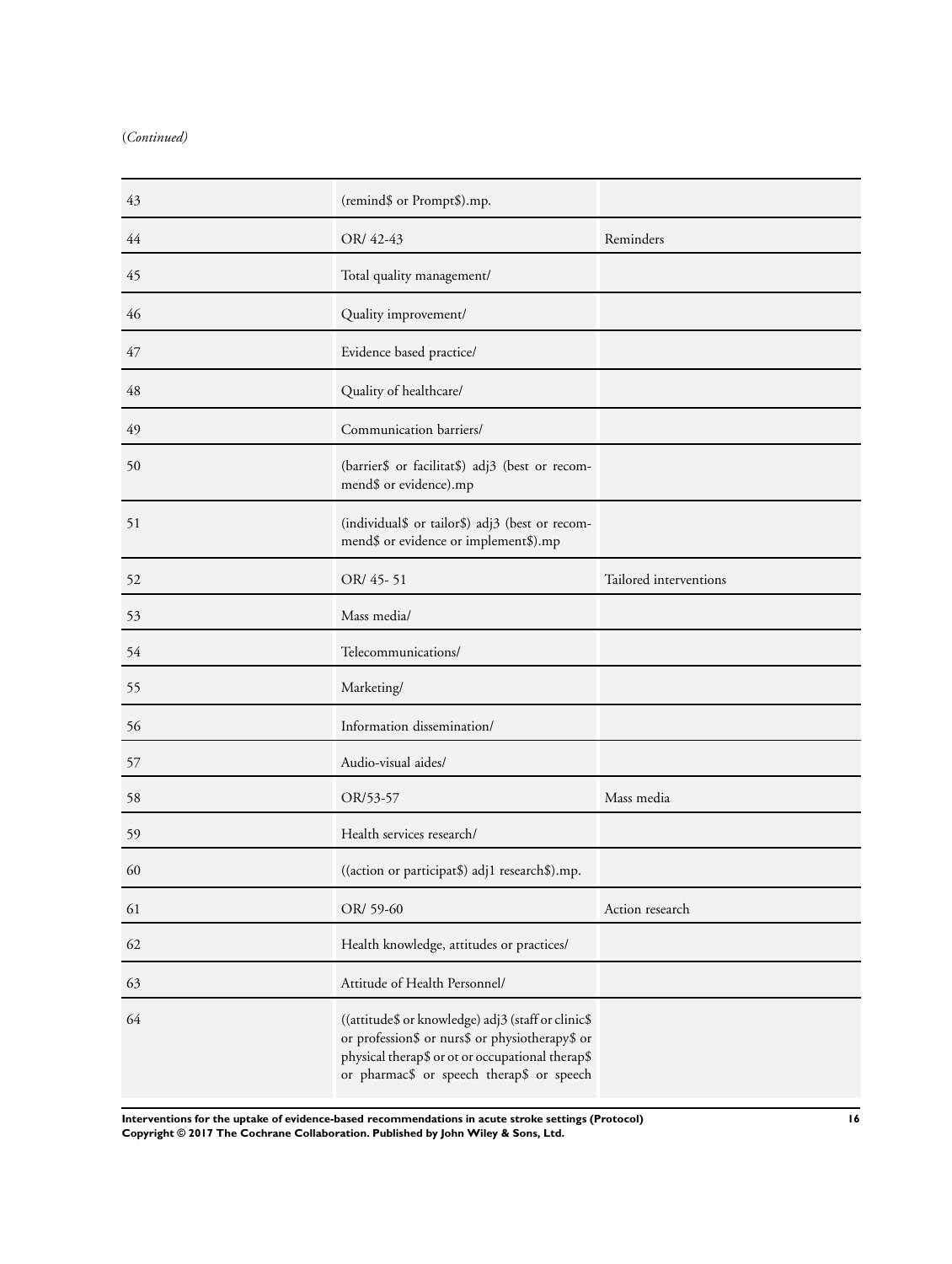|    | pathology\$ or speech\$language path\$ or doc-<br>tor\$ or physician\$ or neurologist\$ or nutri-<br>tionist\$ or dietician\$ or dietetic\$ or social<br>worker\$)).mp |                                                     |
|----|------------------------------------------------------------------------------------------------------------------------------------------------------------------------|-----------------------------------------------------|
| 65 | OR/ 62-64                                                                                                                                                              | Other outcomes - "conceptual use of knowl-<br>edge" |
| 66 | 27 or 31 or 34 or 41 or 44 or 52 or 58 or 61 All EPOC professional interventions<br>or $65$                                                                            |                                                     |
| 67 | Health Services Administration/ or "Organi-<br>zation and Administration"/ or Hospital ad-<br>ministration/ or health facility administra-<br>tion/                    |                                                     |
| 68 | Centralized hospital services/ or hospital re-<br>structuring/ or hospital shared services/                                                                            |                                                     |
| 69 | health planning organizations/ or health care<br>coalitions/ or health planning councils/ or<br>"state health planning and development agen-<br>cies"/                 |                                                     |
| 70 | Health policy/ or Health care reform/                                                                                                                                  |                                                     |
| 71 | clinical governance/ or "constitution and by-<br>laws"/ or decision making, organizational/ or<br>efficiency, organizational/                                          |                                                     |
| 72 | governing board/ or trustees/ or institutional<br>management teams/                                                                                                    |                                                     |
| 73 | management audit/ or benchmarking/ or<br>models, organizational/                                                                                                       |                                                     |
| 74 | organizational culture/ or organizational in-<br>novation/ or organizational objectives/                                                                               |                                                     |
| 75 | Capacity building/ or Program development/                                                                                                                             |                                                     |
| 76 | "Diffusion of Innovation"/ or Knowledge<br>Management/                                                                                                                 |                                                     |
| 77 | Technology Transfer/ or Translational Re-<br>search/                                                                                                                   |                                                     |
| 78 | "organization & administration".fs.                                                                                                                                    |                                                     |

**Interventions for the uptake of evidence-based recommendations in acute stroke settings (Protocol) 17 Copyright © 2017 The Cochrane Collaboration. Published by John Wiley & Sons, Ltd.**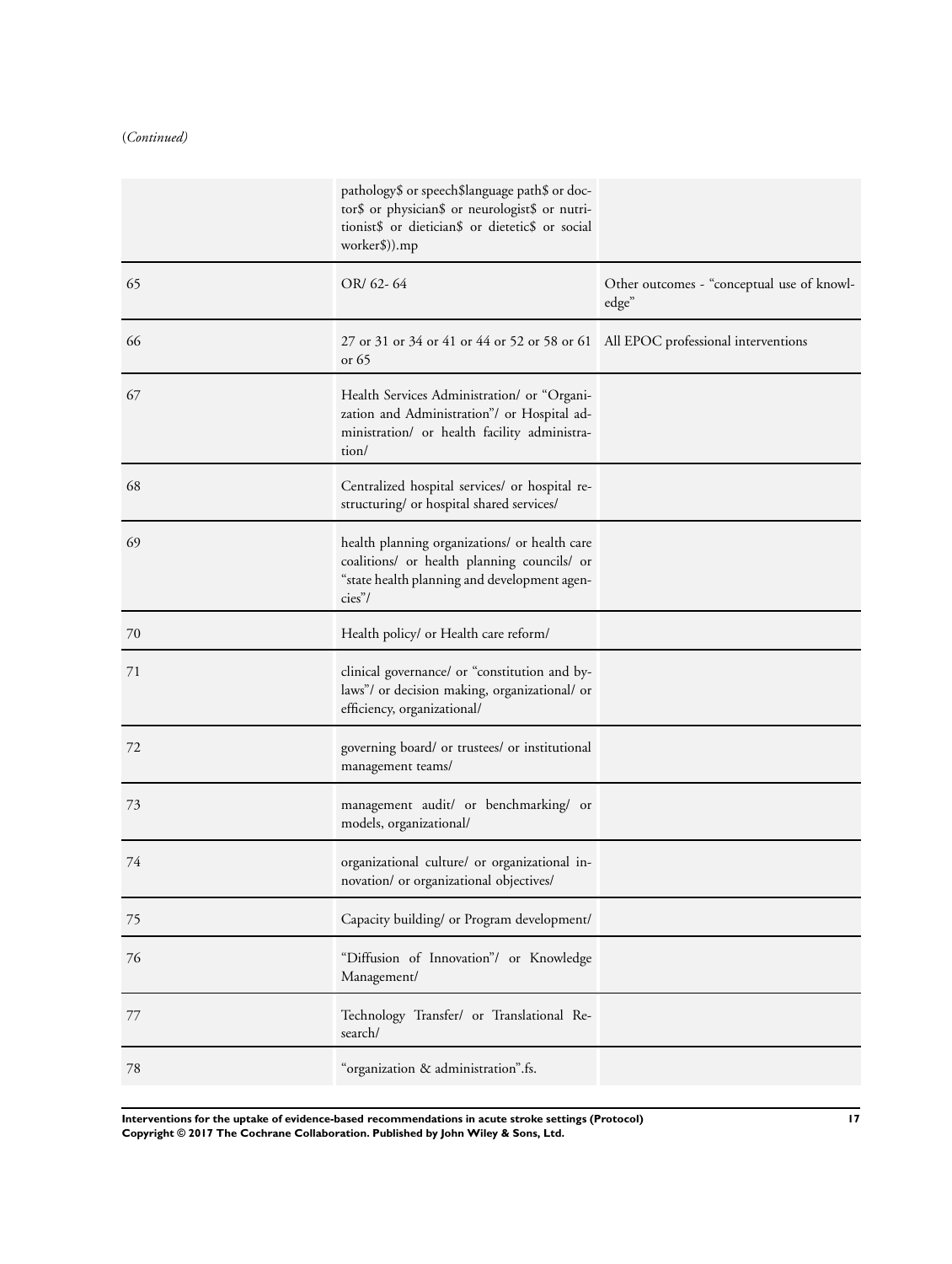| 79 | organi?ational.ti,ab.                                                                                                                                                                                                                                                                                                                                                                                                                                                                                               |  |
|----|---------------------------------------------------------------------------------------------------------------------------------------------------------------------------------------------------------------------------------------------------------------------------------------------------------------------------------------------------------------------------------------------------------------------------------------------------------------------------------------------------------------------|--|
| 80 | organi?ation\$.hw.                                                                                                                                                                                                                                                                                                                                                                                                                                                                                                  |  |
| 81 | (organi?ation? adj3 (change or changes or<br>changing or collaborat\$ or development or<br>impact or influenc\$ or infrastructure? or in-<br>terprofession\$ or inter-profession\$ or inter-<br>vention? or multicomponent or multi-compo-<br>nent or multidisciplin\$ or multi-disciplin\$ or<br>multifacet\$ or multi-facet\$ or multimodal\$ or<br>multi-modal\$ or policy or policies or strategy<br>or strategies or strategic or structur\$ or sup-<br>port\$ or system?)).ti,ab                              |  |
| 82 | policy.hw.                                                                                                                                                                                                                                                                                                                                                                                                                                                                                                          |  |
| 83 | (policy or policies or (nurse adj4 managed) or<br>(quality adj2 improvment) or (QI adj2 (ini-<br>tiative? or program\$ or hospital\$))).ti,ab                                                                                                                                                                                                                                                                                                                                                                       |  |
| 84 | (decentral\$ or empower\$ or governance or ju-<br>risdiction? or roster\$ or stewardship? or struc-<br>tural or team\$ or ((change? or changing) adj2<br>(direct\$ or initiat\$ or role or roles))).ti,ab                                                                                                                                                                                                                                                                                                           |  |
| 85 | (administrative or administrator?).ti.                                                                                                                                                                                                                                                                                                                                                                                                                                                                              |  |
| 86 | ((administrative)<br>administra-<br>or<br>tor?) adj4 (change or changes or changing or<br>collaborat\$ or development or impact or in-<br>fluenc\$ or infrastructure? or interprofession\$<br>or inter-profession\$ or intervention? or multi-<br>component or multi-component or multidis-<br>ciplin\$ or multi-disciplin\$ or multifacet\$ or<br>multi-facet\$ or multimodal\$ or multi-modal\$<br>or policy or policies or strategy or strategies or<br>strategic or structur\$ or support\$ or system?)<br>).ab |  |
| 87 | (governance or jurisdiction? or roster\$ or<br>team\$ or structural or organizational or self-<br>direct\$ or (nurse adj2 (direct\$ or initiat\$))).ti,<br>ab                                                                                                                                                                                                                                                                                                                                                       |  |
| 88 | (stewardship or decentral\$ or reform? or re-<br>forming).ti,ab.                                                                                                                                                                                                                                                                                                                                                                                                                                                    |  |

**Interventions for the uptake of evidence-based recommendations in acute stroke settings (Protocol) 18 Copyright © 2017 The Cochrane Collaboration. Published by John Wiley & Sons, Ltd.**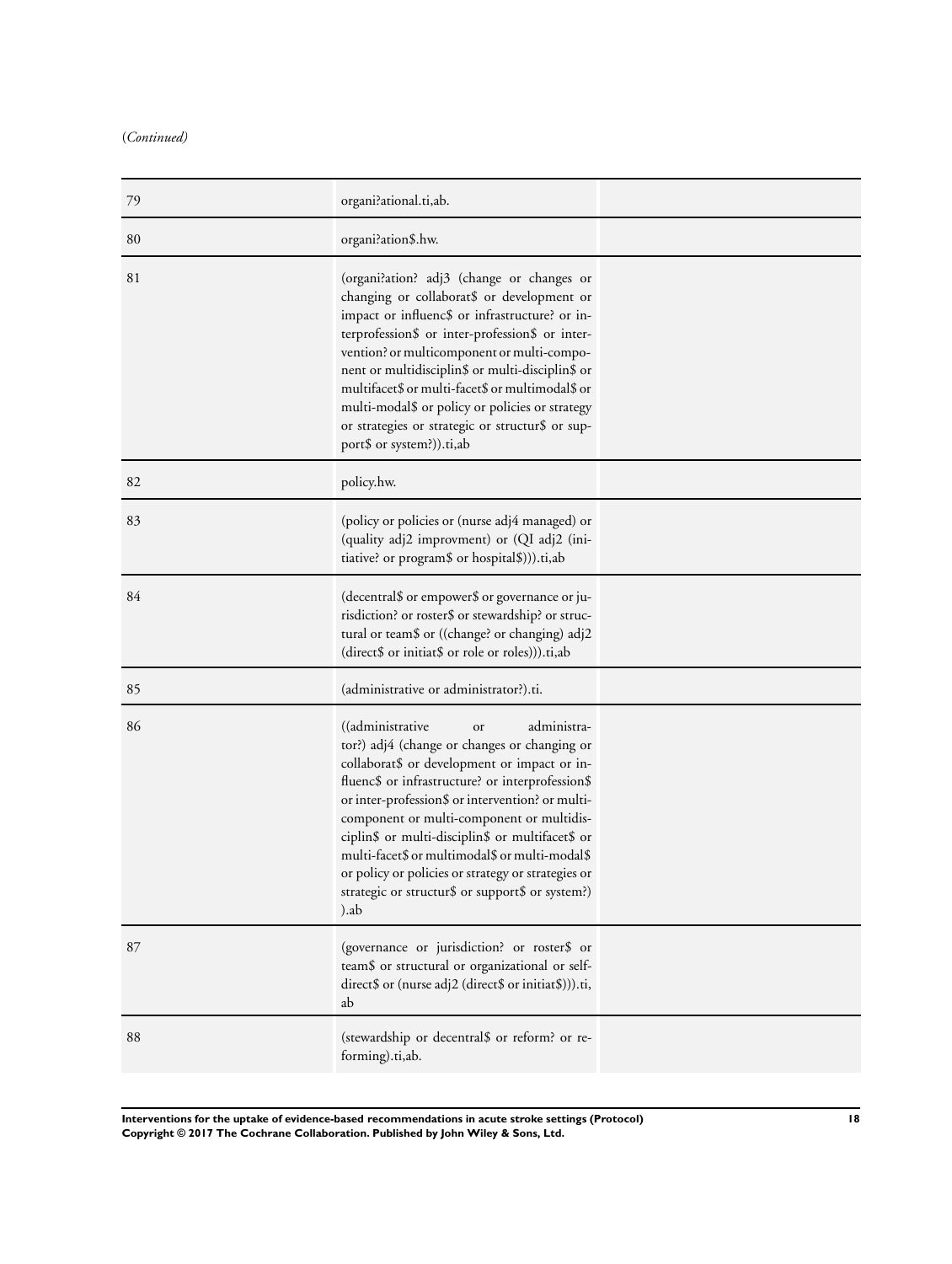| 89 | OR 67-88                                                                                                                                                                                                                                 | Organisational/Admin Terms                                                          |
|----|------------------------------------------------------------------------------------------------------------------------------------------------------------------------------------------------------------------------------------------|-------------------------------------------------------------------------------------|
| 90 | career mobility/ or employee incentive plans/<br>or job description/ or personnel administra-<br>tion, hospital/ or personnel delegation/ or<br>"personnel staffing and scheduling"/ or staff<br>development/ or workload/ or workplace/ |                                                                                     |
| 91 | Professional Autonomy/ or Professional role/                                                                                                                                                                                             |                                                                                     |
| 92 | ((professional\$ or clinician\$) adj2 (autonomy<br>or independence or self-reliance)).ti,ab                                                                                                                                              |                                                                                     |
| 93 | (professional adj2 development).ti,ab.                                                                                                                                                                                                   |                                                                                     |
| 94 | (advance\$ or scope) adj3 (practice\$).ti,ab.                                                                                                                                                                                            |                                                                                     |
| 95 | sational terms]                                                                                                                                                                                                                          | OR/ 90-94 [Personnel Management-organi- Personnel Management - organisational terms |
| 96 | 66 OR 89 OR 95                                                                                                                                                                                                                           | EPOC professional or organisational inter-<br>ventions]                             |
| 97 | 20 AND 96                                                                                                                                                                                                                                |                                                                                     |
|    | Limit to humans                                                                                                                                                                                                                          |                                                                                     |
|    | Limit to RCTs, CRCTs, non-randomised con-<br>trolled trials, controlled before-after studies,<br>interrupted time series, repeat measures stud-<br>ies                                                                                   |                                                                                     |

# **C O N T R I B U T I O N S O F A U T H O R S**

JL is leading the project and will be involved in the selection of studies, quality assessment of studies, data abstraction, data entry and analysis.

DC, JB, SM, IG, EL, TT and LC contributed to the development of the protocol, and they will assist with the selection of studies, quality assessment of studies, data abstraction and analysis.